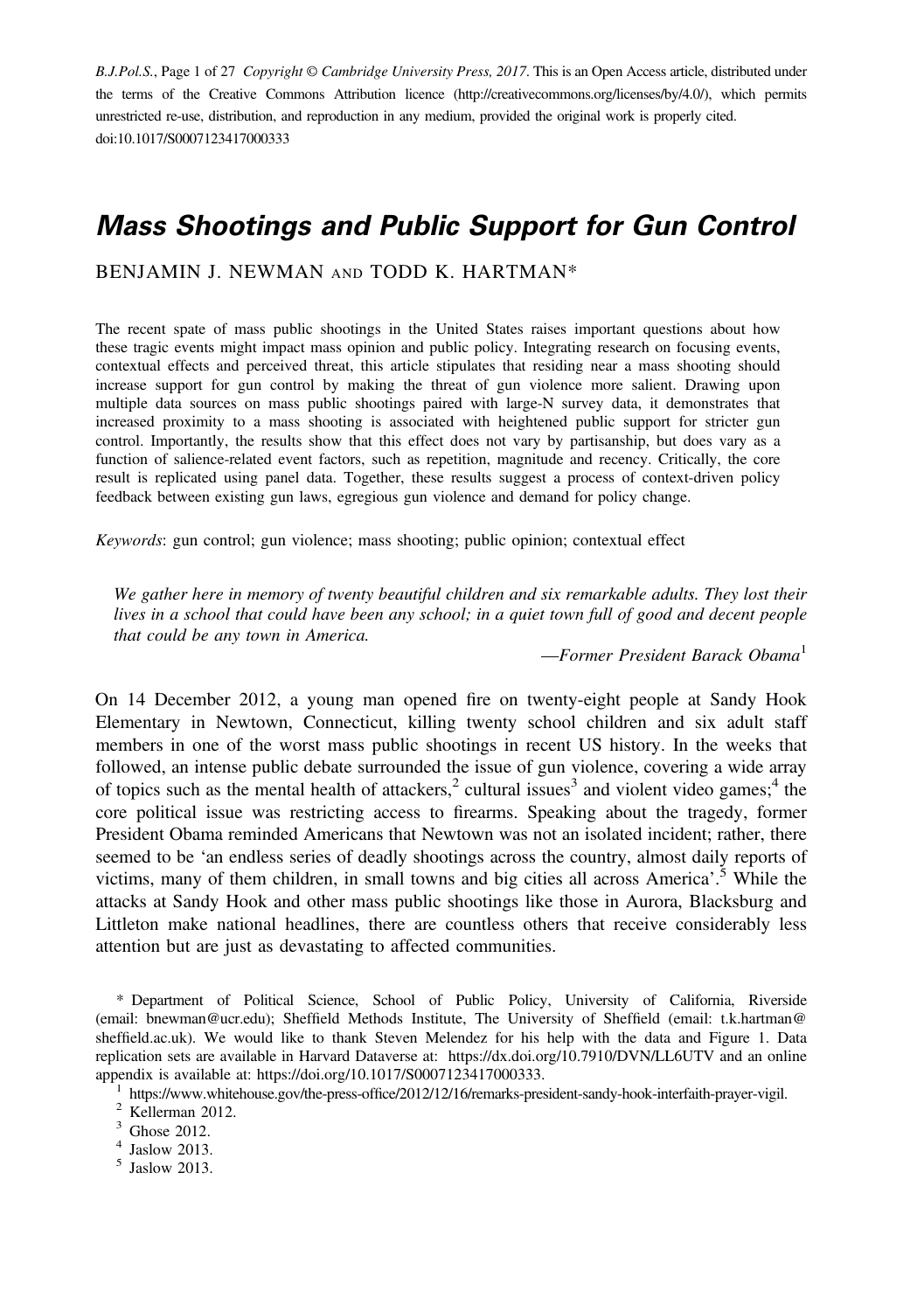Gun legislation has become a perennial issue in American politics, driven in large measure by the increased media attention and public interest in gun control laws following mass public shootings. A predictable feature of the discourse following mass shootings in the United States is the polarized response by gun rights and gun control activists. On the one hand, powerful gun rights advocates like the National Rifle Association (NRA) claim that these attacks demonstrate the need for more – not less – access to firearms in the hands of qualified professionals. On the heels of the Sandy Hook shootings, NRA Executive Vice President Wayne LaPierre famously said, 'the only thing that stops a bad guy with a gun is a good guy with a gun'.<sup>6</sup> Second Amendment advocates also point to surges in NRA membership following mass public shootings as evidence of the public's support for their cause.<sup>7</sup> On the other hand, grassroots gun control groups like the Brady Campaign to Prevent Gun Violence urge lawmakers to heed the millions of dollars in private donations that poured in after Sandy Hook and similar events as a signal that public opinion had shifted in their favor.<sup>8</sup> Dan Gross, President of the Brady Campaign, pleaded with Congress to acknowledge the growing 'disconnect between what the American public wants on this issue and what [our] elected officials are doing about it'.<sup>9</sup>

When shifting the focus from the responses of elites to the general public, one question of clear importance is whether public opinion is impacted by instances of profound gun violence. Further, compared to citizens living hundreds or even thousands of miles away from a shooting and learning about it through the mass media, there is a relatively large and growing body of Americans who have had their lives personally touched by gun violence by having a mass shooting occur in or near their community. One question yet to be empirically addressed is, for these citizens, does having a mass shooting occur so close to home trigger support for increased government gun control efforts?

While there has been scholarly research on the rate at which mass public shootings have increased in recent decades,<sup>10</sup> as well as a number of investigations into their causes,<sup>11</sup> surprisingly, prior scholarship has not examined whether proximity to a mass public shooting affects citizens' gun control policy preferences. We believe this question speaks not only to the broader literature on the role of context in shaping public opinion, but also to the more general issue of 'policy feedback<sup>12</sup> in mass politics. In other Western nations where mass shootings have occurred, they were swiftly followed by changes in legislation, indicating a prompt degree of policy feedback. For example, the 1996 Dunblane Massacre of sixteen British school children and one teacher led to the passage of two firearms acts and a permanent ban on private handgun ownership in the UK. Likewise, the 1996 Port Arthur Massacre in Tasmania, which left thirty-five dead and twenty-three wounded, led the Australian Government to introduce the National Firearms Agreement that outlawed automatic and semi-automatic weapons, as well as pump-action shotguns. In the United States, however, we have yet to see similar tragedies catalyze significant policy change, which raises the question: why is the United States so resistant to changes in gun legislation?

While some point to our strong culture of gun rights, $13$  and others to polarized responses by elites,<sup>14</sup> one possibility is that a key link in the policy-feedback chain – *public opinion* – fails to

<sup>6</sup> [http://www.washingtonpost.com/politics/remarks-from-the-nra-press-conference-on-sandy-hook-school-](http://www.washingtonpost.com/politics/remarks-from-the-nra-press-conference-on-sandy-hook-school-shooting-delivered-on-dec-21-2012-transcript/2012�/�12/21/bd1841fe-4b88-11e2-a6a6-aabac85e8036_story.html)

[shooting-delivered-on-dec-21-2012-transcript/2012/12/21/bd1841fe-4b88-11e2-a6a6-aabac85e8036\\_story.html](http://www.washingtonpost.com/politics/remarks-from-the-nra-press-conference-on-sandy-hook-school-shooting-delivered-on-dec-21-2012-transcript/2012�/�12/21/bd1841fe-4b88-11e2-a6a6-aabac85e8036_story.html). <sup>7</sup> [http://www.politico.com/story/2013/01/brady-campaign-raises-5m-post-sandy-hook-086157](http://www.politico.com/story/2013�/�01/brady-campaign-raises-5m-post-sandy-hook-086157). <sup>8</sup> [http://www.politico.com/story/2013/01/brady-campaign-raises-5m-post-sandy-hook-086157](http://www.politico.com/story/2013�/�01/brady-campaign-raises-5m-post-sandy-hook-086157). <sup>9</sup> [http://www.whatthefolly.com/2012/12/18/transcript-brady-campaign-pres-dan-gross-presses-lawmakers-to-](http://www.whatthefolly.com/2012�/�12/18/transcript-brady-campaign-pres-dan-gross-presses-lawmakers-to-solve-americas-gun-violence-epidemic/)

[solve-americas-gun-violence-epidemic/.](http://www.whatthefolly.com/2012�/�12/18/transcript-brady-campaign-pres-dan-gross-presses-lawmakers-to-solve-americas-gun-violence-epidemic/)<br><sup>10</sup> Cohen, Azrael, and Miller [2014](#page-23-0); Krouse and Richardson [2015](#page-24-0).<br><sup>11</sup> Bjelopera et al. [2013;](#page-23-0) Dutton, White, and Fogarty 2013; Kissner [2016;](#page-24-0) Langman [2009](#page-25-0); Lankford 2016;<br>Lankford and H

<sup>12</sup> Pierson 1993.<br><sup>13</sup> Cramer 2006; Hofstadter 1970; Melzer 2009; Squires 2000.<br><sup>14</sup> Spitzer [2011](#page-25-0).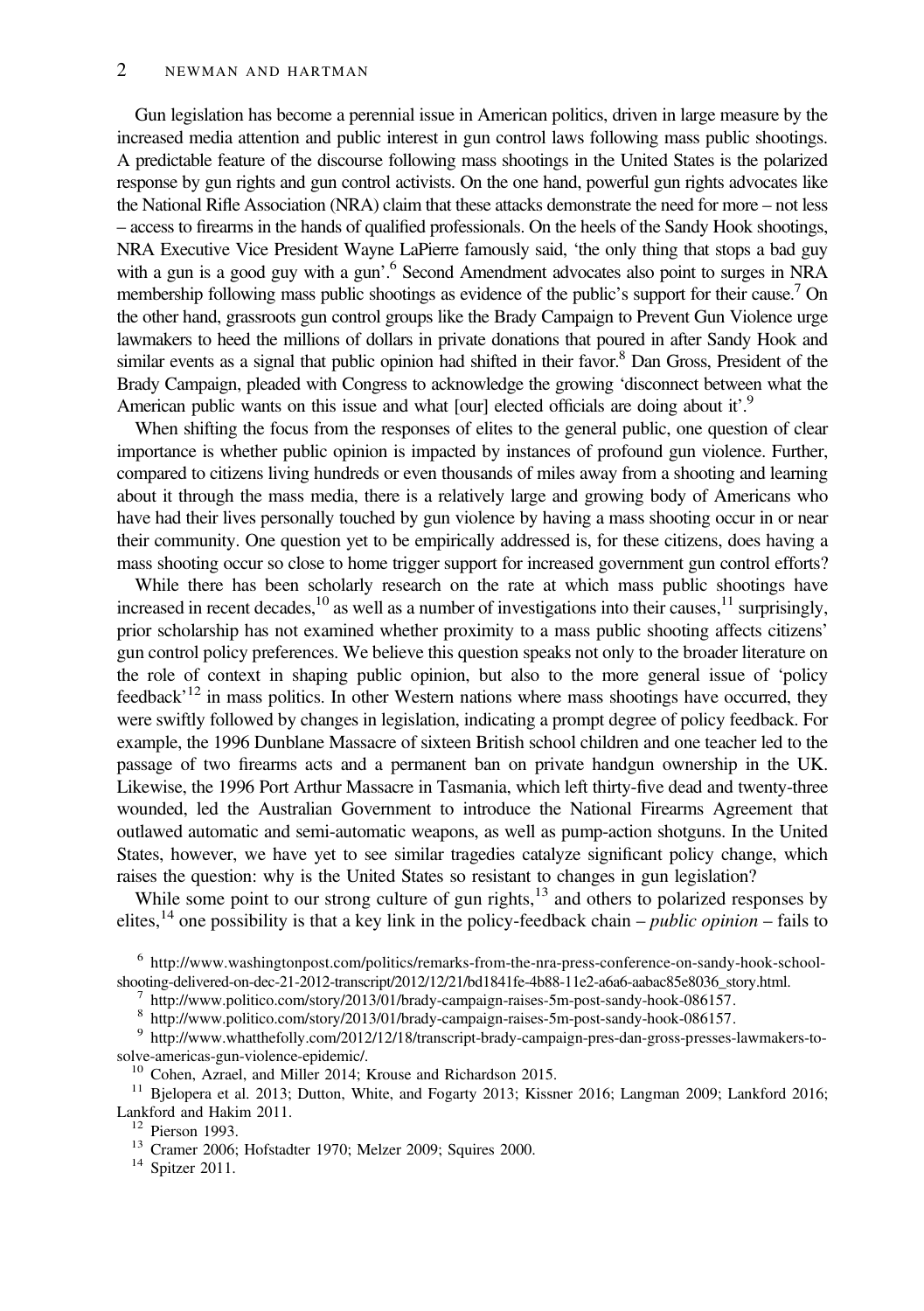respond to such incidents of extreme gun violence with augmented demand for stricter government regulation of firearms. In this article, we theorize that mass public shootings affect public opinion in a contextually driven manner. Our core hypothesis is that having a mass public shooting occur in close proximity to one's community will lead to increased support for gun control. Germane to this causal expectation is the notion of threat salience: the basic logic is that proximate (versus distal) threats are more salient. Mass public shootings raise the specter of gun violence, and shootings that happen close to home involve known places and potentially known people. In this way, public shootings occurring in close proximity should make gun violence, as well as falling victim to gun violence, more palpable.

Using data from multiple sources on mass public shootings merged with the 2010 Cooperative Congressional Election Study (CCES), we show that increased proximity to a mass shooting is associated with heightened public support for *stricter* government regulation of firearms. Importantly, we show that this main effect does not vary by partisanship. To demonstrate the robustness of our main finding, we show that this contextual effect is conditional upon additional salience-related factors, such as (1) repeated events, (2) the magnitude of the event (that is, the number of victims), and (3) the recency of events. As a further demonstration of robustness, we offer placebo tests, which show that proximity to a mass shooting fails to exert any effect on 'treatment-irrelevant' policy attitudes (for example, climate change, abortion, gay marriage, etc.). To offer a stronger test of causal effects, we use the 2010–2012 CCES re-interview panel to demonstrate that respondents 'treated' with a mass public shooting occurring near their residence between survey waves were significantly more likely than 'untreated' respondents to shift their opinions towards support for stricter gun control policies. Lastly, we replicate these results with different survey data collected in 2010 by the Pew Research Center. We conclude this article by discussing the substantive implications of our findings, as well as possible directions for future research.

#### PRIOR RESEARCH ON MASS SHOOTINGS AND PUBLIC OPINION

To our knowledge, little or no research has directly tested whether mass shootings affect individual opinion towards gun control policy. There has been a great deal of descriptive analysis of polling data about Americans' attitudes towards gun legislation. On the one hand, recent analysis of Gallup and Pew polling data shows that Americans in the aggregate have become steadily less supportive of gun control over the past 25 years, dropping from clear majorities who favored gun control in the 1990s to less than half of those surveyed by the late 2000s.<sup>15</sup> On the other hand, the polls also reveal spikes in support for gun control that appear to coincide with the mass shootings in Columbine<sup>16</sup> and Newtown;<sup>17</sup> however, such spikes quickly regressed to the steady pattern of declining support seen throughout the full time series. In sum, this largely descriptive body of research suggests that American public opinion may be responsive to certain high-profile mass shootings (e.g., Sandy Hook), but that such responses represent brief bursts of opinion change that do not endure. More importantly, the aggregate nature of the analyses contained in this work, along with the relative absence of panel studies, limits its ability to determine whether there are any real shifts in individual attitudes towards gun control following mass public shootings.

Research investigating how the media cover mass public shootings is more abundant in the scholarly literature. Much of this literature focuses on examining the volume and patterns of

<sup>&</sup>lt;sup>15</sup> Doherty [2015](#page-26-0); Enten [2015;](#page-26-0) Wheldon 2015; Wozniak [2015.](#page-26-0)<br><sup>16</sup> Smith [2002.](#page-26-0)<br><sup>17</sup> Wozniak 2015.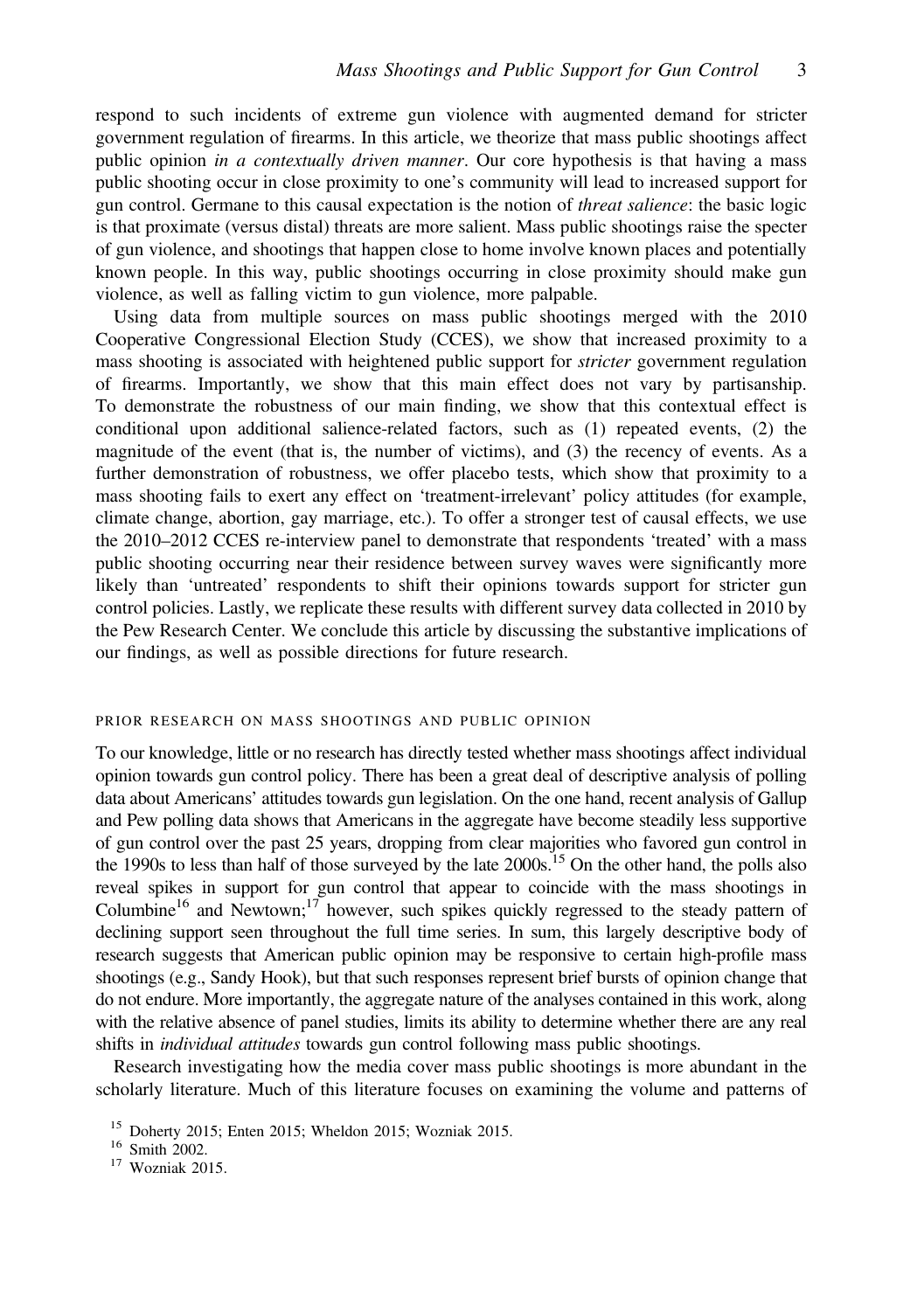news coverage regarding specific high-profile mass attacks,<sup>18</sup> the majority of which demonstrate how the 1999 Columbine school shooting dominated news coverage, and by implication, brought the issue of gun violence to the top of the national policy agenda.<sup>19</sup> Some research provides causal evidence that media frames about gun control affect policy attitudes. For example, Haider-Markel and Joslyn<sup>20</sup> find that support for concealed carry laws declines when the issue of carrying handguns is framed as a potential threat to public safety (versus as a matter of constitutional rights). Moreover, McGinty, Webster and Barry<sup>21</sup> find that respondents supported restricting access to firearms for the mentally ill, as well as banning large-capacity magazines, following exposure to news stories highlighting these specific issues. Together, this body of work suggests the possibility of policy feedback in the form of public demand for gun control in response to mass shootings, albeit such feedback appears highly contingent upon issue framing.

This body of media-centered research on mass shootings is strongly predicated upon viewing mass shootings as something Americans experience indirectly through media imagery and discourse. Yet the sheer volume, not to mention the increasing rate and geographic spread, of mass public shootings in the United States suggests looking beyond such pretenses, as there is an ever-growing subset of the American public that is personally touched by gun violence due to residing in, or near, a location where a mass shooting has occurred. For these citizens, the mass media is not the primary vehicle for experiencing egregious gun violence. Furthermore, when conceptualizing mass public shootings as a treatment delivered through the mass media, it is important to recall that many Americans fail to pay attention to the news and public affairs,  $\hat{z}^2$  and among those who do pay attention, there is a pronounced tendency for selective exposure to partisan news.<sup>23</sup> In other words, there is variation in receipt of the treatment, as well as heterogeneity in the content of the treatment; each suggests a limited real-world meaning of framing effects observed through forced exposure in experimental contexts.

In sum, the limitations in the existing social science literature on the impact of mass public shootings, and gun violence more generally, on public opinion suggest looking beyond descriptive analyses of aggregate data, as well as beyond variation in media coverage and frames. What is distinctly missing is research focusing on another important form of variation in exposure to gun violence via mass public shootings – *spatial variation* in proximity to where these events occur. Indeed, the literature currently lacks any investigation of whether exposure to mass shootings via proximity to where they occur is systematically related to citizens' views on gun control. Nor has there been a study of whether individuals change their opinions over time in response to exposure to a mass shooting.

#### MASS SHOOTINGS IN CONTEXT: PROXIMITY AND THE SALIENCE OF GUN VIOLENCE

Three bodies of research provide a foundation for the expectation that living close to a mass shooting should influence preferences for gun control: (1) studies examining the impact of events on political attitudes, (2) a large and growing body of research on context and public opinion and (3) the political psychology literature on threat.

- 
- <sup>18</sup> E.g., Muschert and Carr [2006](#page-25-0); Maguire, Weatherby, and Mathers [2002](#page-25-0).<br><sup>19</sup> Altheide [2009](#page-23-0); Chyi and McCombs [2004](#page-25-0); Lawrence and Birkland 2004; Muschert [2009.](#page-25-0)<br><sup>20</sup> Haider-Markel and Joslyn [2001](#page-24-0).<br><sup>21</sup> McGinty, Webster, and
- 
- 
- 
-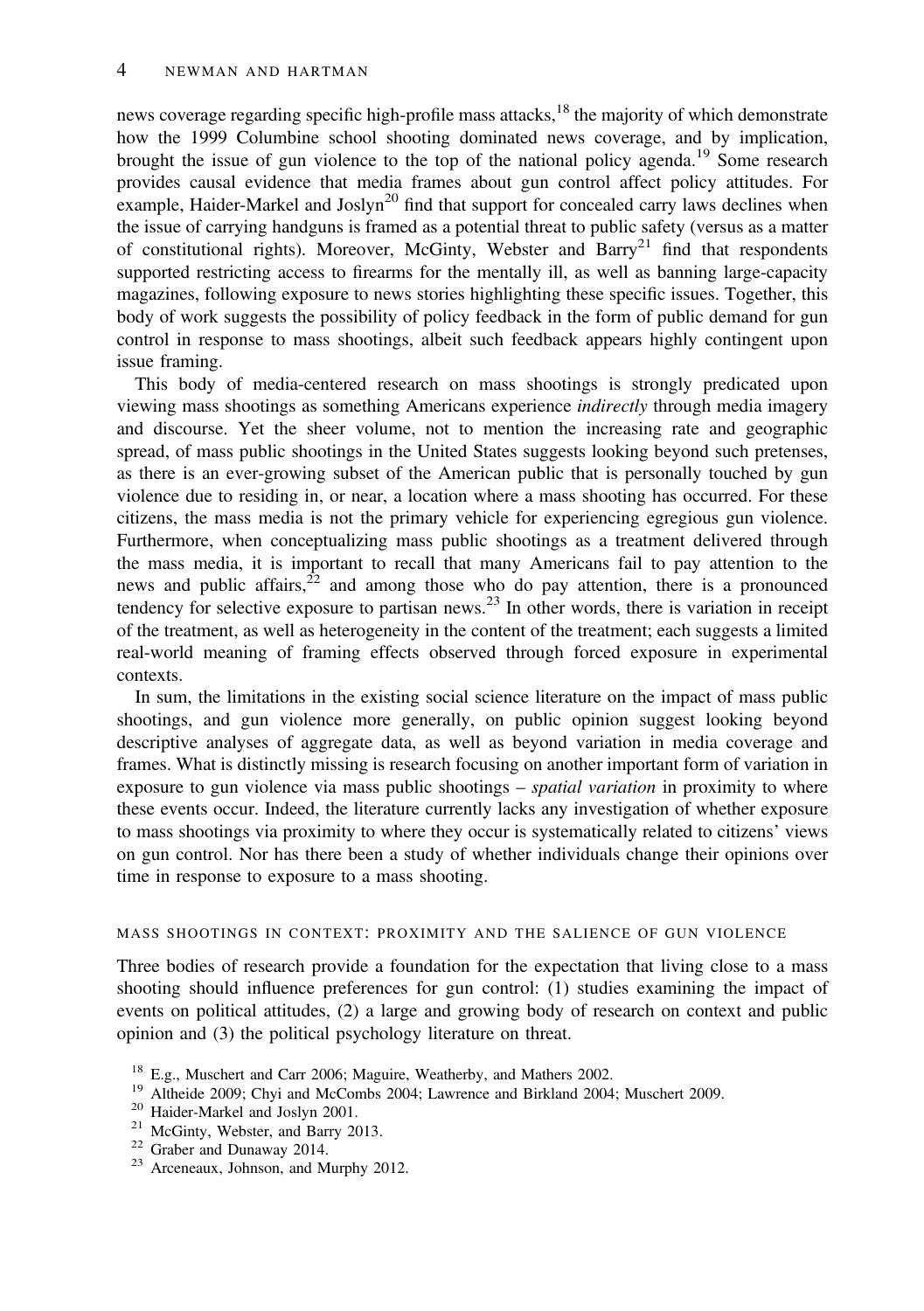Scholars have long argued that prominent societal events can exert profound and lasting effects on citizens' political attitudes and behavior.<sup>24</sup> For instance, Sears and Valentino<sup>25</sup> find that exposure to high-intensity campaign events increases attention to politics among those who might otherwise be apathetic, and crystalizes opinions on issues covered prior to the election. Other scholars have found that extraordinary events like the assassination of President John F. Kennedy,<sup>26</sup> Hurricane Katrina<sup>27</sup> and the  $9/11$  attacks<sup>28</sup> can indelibly alter evaluations of government, policy preferences, and a wide array of political attitudes and behaviors. Even local events, like the Watts Riots in Los Angeles, have been shown to influence the opinions of those living in the area.<sup>29</sup> In sum, these 'focusing events' highlight the need for legislative action by providing a stark example of why a particular policy proved ineffectual or out of line with public opinion.<sup>30</sup> In other words, focusing events provide citizens with an opportunity 'to observe and evaluate government in action<sup>31</sup> and thus create opportunities for feedback in the policy-making process. Sears<sup>32</sup> argues that 'one criterion for assessing the robustness of a democracy is whether or not the citizenry responds sensibly to ongoing political events'.

One important consideration in thinking about the impact of events is their spatial component, as many potentially impactful events occur at specific locations (for example, protests) or exert their impact differentially across local areas (for example, natural disasters). Indeed, over the past decade there has been renewed scholarly interest in investigating how residential context affects policy preferences and voting behavior,  $33$  and this literature strongly suggests that the consequences of extraordinary events should be contextually dependent.<sup>34</sup> For example, with respect to environmental disasters,  $Bishop<sup>35</sup>$  demonstrates that, while the Deepwater Horizon oil spill may have encouraged some people to favor stricter environmental regulations following the disaster, nearby residents whose communities directly benefited from the oil industry were *more* likely to support drilling even after the spill. Focusing on natural disasters. Velez and Martin<sup>36</sup> show that the Obama administration's acuity in preparing for Hurricane Sandy resulted in the strongest gain in votes among citizens residing in areas most devastated by the hurricane. Turning to race-relevant events,  $E$ nos<sup>37</sup> finds that the large-scale demolition of public housing projects in Chicago, which resulted in the residential displacement of large numbers of African-American city residents, only impacted the voting behavior of white voters residing in close proximity to demolished buildings. Additionally, Hopkins $^{38}$  finds that events related to immigration (for example, the North American Free Trade Agreement, the Elian Gonzalez controversy, etc.) led to increases in anti-immigrant sentiment only among citizens residing in areas experiencing growth in immigrant populations. Lastly, Newman demonstrates that the 2008 Financial Crisis instigated perceptions of corporate profiteering and

- 
- 
- 
- <sup>24</sup> Sears [2002.](#page-26-0)<br>
<sup>25</sup> Sears [1965;](#page-26-0) Sheatsley and Feldman [1964](#page-26-0); Sheatsley and Feldman [1965](#page-26-0).<br>
<sup>26</sup> Sears 1965; Sheatsley and Feldman 1964; Sheatsley and Feldman 1965.<br>
<sup>27</sup> Atkeson and Maestas [2012](#page-23-0); Huddy and Feldman [2006](#page-23-0).<br>
- 
- 
- 
- 
- 
- 
- 
- 
- 
-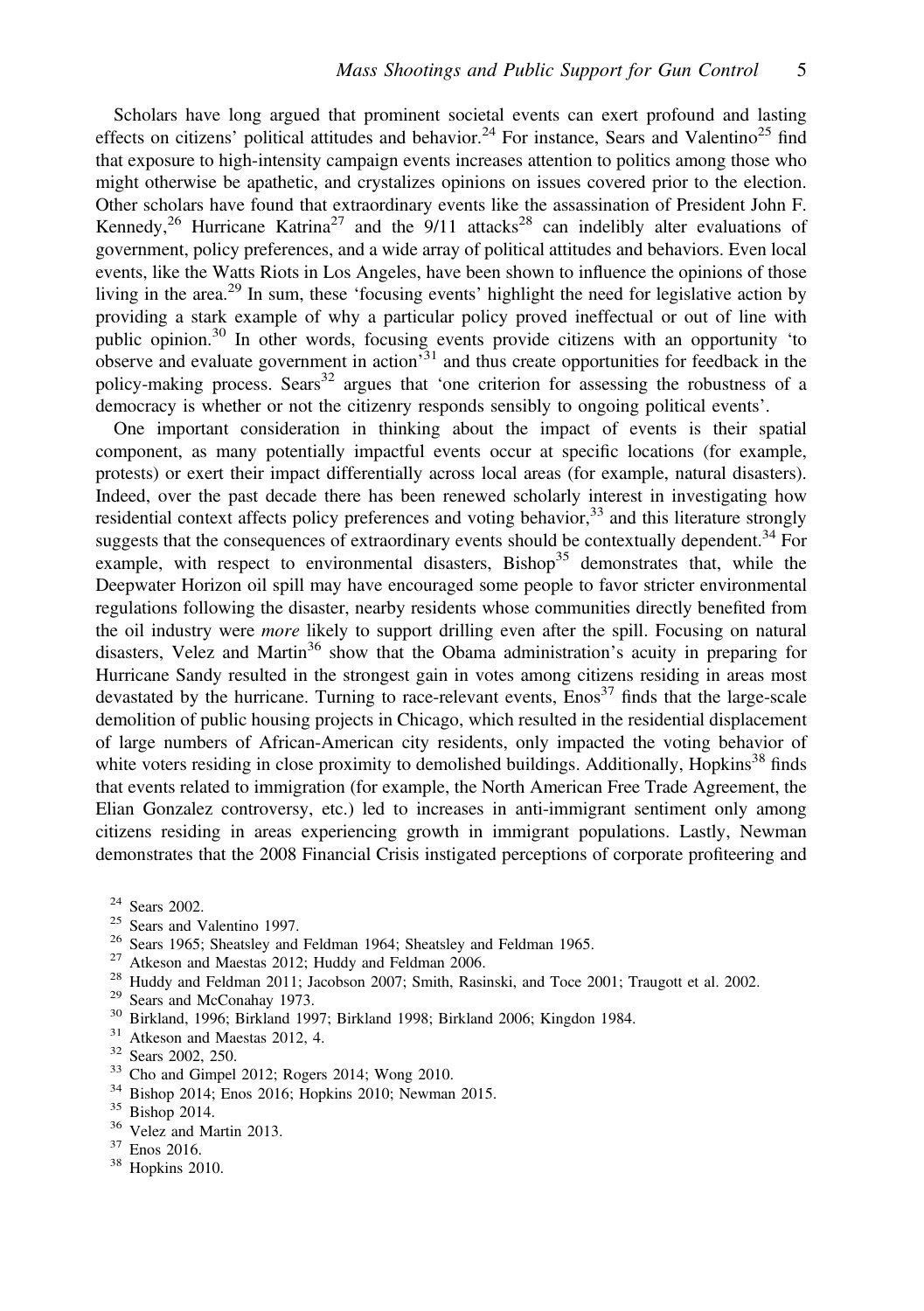maldistribution only among citizens residing in economically depressed areas.<sup>39</sup> In short, the growing body of contextual research highlights the importance of situating events in space in order to understand the effects of prominent events such as mass public shootings on public opinion.

While each of these studies concerns unique events and different policy domains, the common thread of this research is that the 'focusing' quality of prominent events should vary as a function of one's proximity to the event. As focusing events are theorized to increase awareness, information, and the formulation or updating of opinions about event-relevant issues, the contextual literature suggests that these processes should be more pronounced for citizens residing in close proximity to events. Beyond informational effects, two additional important components of proximity are tangibility and salience: being close to an event should make the forces, issues and – most importantly for our purposes – the *threats* it poses more palpable and exigent. The effect of the 9/11 attacks, for example, was undeniably more tangible for individuals living and working in lower Manhattan, as well as for residents of the Tri-State Area. Numerous studies demonstrate that those living within a 100-mile radius of the World Trade Center reported considerably higher levels of psychological distress and signs of posttraumatic stress disorder than those living farther away from the epicenter of the attacks.<sup>40</sup> While the mass media may draw attention to extraordinary events on the national stage, those residing close to a specific event should be more personally touched by it. This is especially important when the events in question involve a threat to property or well-being, such as with natural and environmental disasters, public health disasters, or incidents of random and egregious gun violence. In short, those residing closer to destructive events should have a more palpable experience of the incident, a heighted perception of threat and an increased sense of the risk of future victimization.

Thus the literature on perceived threat and anxiety helps us explain one potential mechanism through which proximity to mass shootings may impact their salience. First, we know that humans are acutely attuned to threatening stimuli in their environment.<sup>41</sup> Yet we also know that not all threats are created equal, and reactions to threatening stimuli should differ depending on the specific type of threat encountered. For instance, Huddy and colleagues have argued that it is necessary to distinguish between general threats to the nation and personal threats to the individual; the latter increase feelings of personal vulnerability and motivate self-protective action.<sup>42</sup> Personal threat, which arises from *proximate* physical danger, is likely to elicit more anxiety than remote threats to the nation.<sup>43</sup> For instance, approximately 75 per cent of New Yorkers were worried that they or their family members would be the victim of a future attack, compared to only 31 per cent of all Americans, in the weeks after the 9/11 attacks.<sup>44</sup> Others have found that those living in the Northeast expressed greater anxiety and felt more personally threatened by terrorism after  $9/11$  than Americans living in other regions of the country.<sup>45</sup> In addition, social or psychological proximity in the form of knowing someone who was victimized by a terrorist event heightened the sense of personal vulnerability and feelings of anxiety after  $9/11$ .<sup>46</sup> In this sense, mass public shootings should serve as extraordinary focusing

<sup>39</sup> Newman [2015.](#page-25-0)<br><sup>40</sup> Schlenger et al. [2002;](#page-25-0) Schuster et al. [2001.](#page-26-0)<br><sup>41</sup> Dijksterhuis and Aarts [2003](#page-23-0); Marcus, Neuman, and MacKuen [2000.](#page-25-0)<br><sup>42</sup> Huddy et al. [2002](#page-24-0); Huddy et al. [2005](#page-24-0); Huddy and Feldman [2011](#page-24-0); Huddy, Feldman, an Huddy, Feldman, and Weber [2007.](#page-24-0)<br><sup>43</sup> Huddy et al. [2002](#page-24-0); Huddy et al. [2005.](#page-24-0)<br><sup>44</sup> Huddy et al. 2002.<br><sup>45</sup> Skitka, Bauman, and Mullen [2004.](#page-26-0)<br><sup>46</sup> Huddy et al. [2005](#page-24-0); Huddy et al. 2007.

- 
-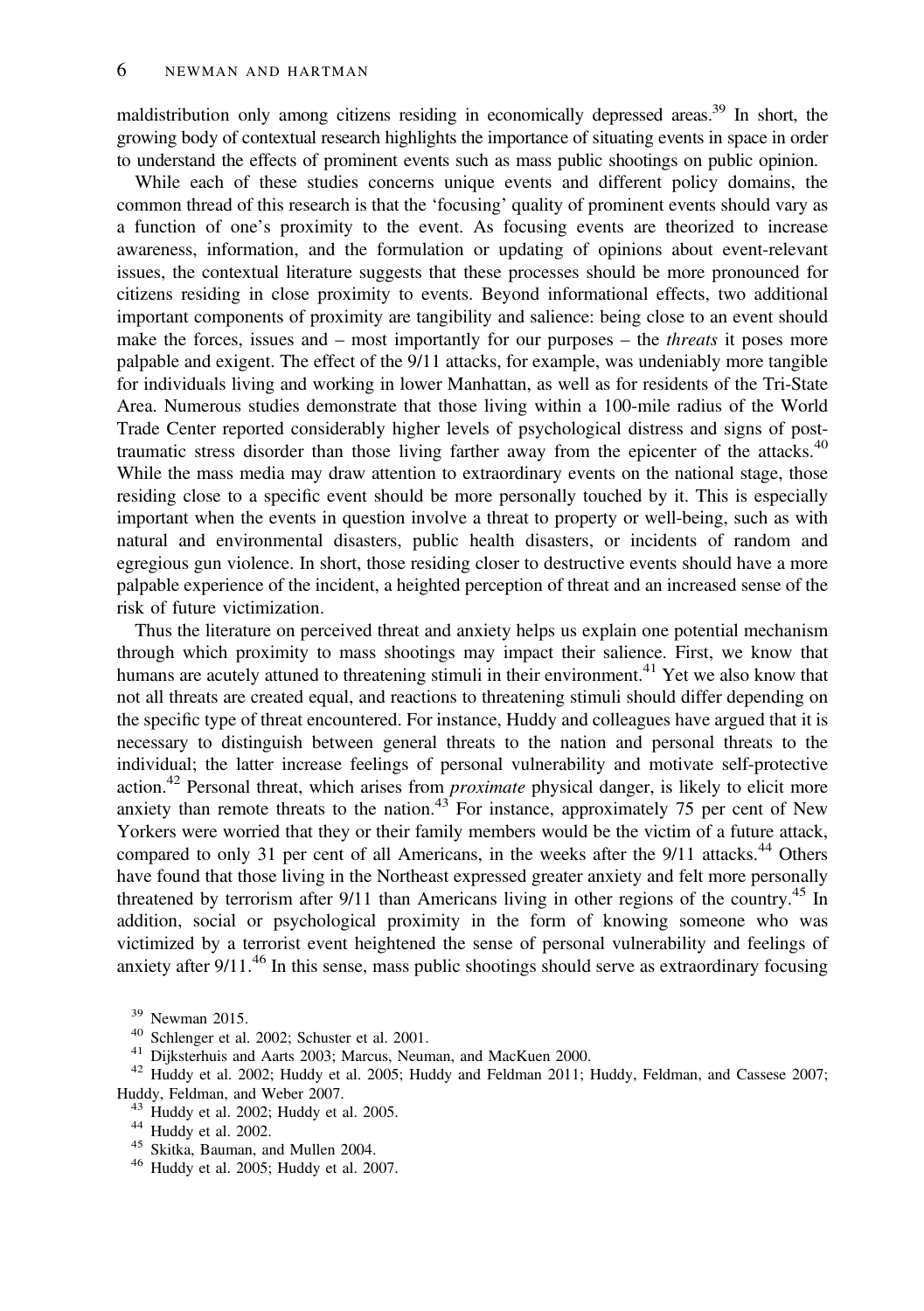events that increase feelings of personal threat and anxiety among nearby residents, thus triggering the brain's 'surveillance system'.<sup>47</sup> These feelings of threat and anxiety, in turn, should motivate individuals to seek out information about the issue and to support actions that would reduce the threat of victimization by gun violence.

To summarize, the literature on focusing events suggests that a catastrophe like a mass shooting should increase public scrutiny of the issue of gun violence, as well as highlight the need for legislative action to remedy the problem. The research on contextual effects highlights the spatial component of mass shootings – that is, individuals residing in or near targeted communities bear the brunt of the tragedy, and by implication, should manifest more acute effects than those living farther away. Finally, the scholarly work on perceived threat suggests that individuals should respond to personally threatening stimuli with heightened vigilance, searching for ways to mitigate the danger and reduce feelings of vulnerability. Taken together, these three bodies of work lay a strong foundation for the expectation that proximity to a mass public shooting should make the threat of gun violence more palpable and salient, which in turn should stimulate demand for greater government restrictions on access to firearms. We translate this expectation into the core hypothesis of this article:

HYPOTHESIS 1 (Proximity Hypothesis): Living in close proximity to a mass public shooting should generate support for gun control.

One important issue to address is possible heterogeneity in citizens' interpretation of (and response to) events. Hypothesis 1 suggests that proximity to mass shootings should make the threat of gun violence more salient to *all nearby residents* irrespective of their previous attitudes or partisan leanings, and that this should increase support for gun control generally. This expectation is supported by research demonstrating that perceived threats affect policy preferences independently of partisanship, political ideology or even personality traits such as authoritarianism.<sup>48</sup> One alternative, however, is that the motivation to maintain one's previously held beliefs about gun control influences how one interprets mass shootings.<sup>49</sup> Prior attitudes and partisanship are strong motivational factors in citizens' political reasoning,<sup>50</sup> and may cause divergences in perceptions of culpability for mass shootings and beliefs concerning the subsequent reduction of risk.

Thus, there could be differences in how partisans perceive the issue of gun control, and polls show that Democrats and Republicans approach the issue from vastly difference perspectives.<sup>51</sup> While most citizens seem to agree that gun violence is a problem, they strongly disagree about how best to reduce such atrocities.<sup>52</sup> On the one hand, Democrats support gun control policies, which they believe will limit access to dangerous firearms, and by extension, reduce the likelihood of becoming a victim of a mass public shooting. Republicans, on the other hand, prefer policies that allow law-abiding citizens to carry firearms (concealed or otherwise) for their own self-defense. They argue that the only way to deter the use of force is by meeting that force head on. This partisan argument fits well with existing theories on motivated reasoning.<sup>53</sup> In short, countering our principal hypothesis, an important counterhypothesis predicts that the effect of proximity to mass public shootings will be conditional upon partisanship, with left-leaning citizens potentially

- <sup>47</sup> Marcus, Neuman, and MacKuen [2000.](#page-25-0)<br><sup>48</sup> Huddy et al. [2005;](#page-24-0) Kam and Kinder [2007;](#page-24-0) Merolla and Zechmeister [2009](#page-25-0).<br><sup>49</sup> Joslyn and Haider-Markel [2013.](#page-24-0)<br><sup>50</sup> Lodge and Taber [2000;](#page-25-0) Taber and Lodge [2006](#page-26-0).<br><sup>51</sup> Pew Research Cent
- 
- 
- 
- 
-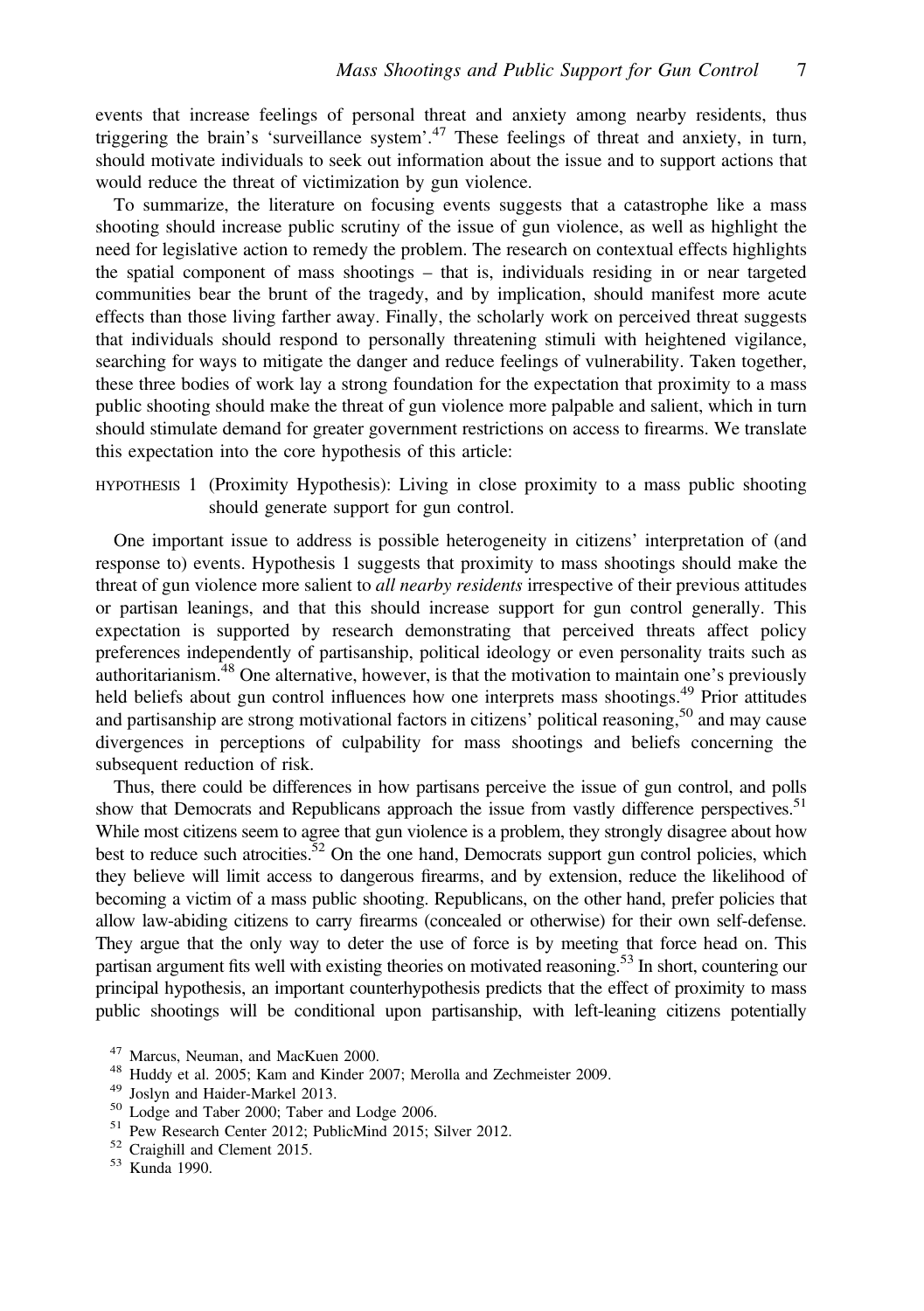becoming more supportive of gun control but right-leaning citizens either evincing no effect or becoming less supportive. This leads to the following hypothesis:

HYPOTHESIS 2 (Partisan-Motivated Reasoning Hypothesis): Proximity to a mass public shooting should generate support for gun control among citizens identifying with the political left (Democrats), but not among those identifying with the political right (Republicans).

#### DATA AND METHODS

As an initial test of our hypotheses, we draw upon the 2010 CCES – Common Content.<sup>54</sup> In addition to offering the benefit of a very large national sample of adult Americans ( $N = 55,400$ ), the 2010 CCES includes (1) a measure of respondents' preferences towards government regulation of firearms, (2) a range of essential control variables and (3) county Federal Information Processing Standards (FIPS) and zip codes for all respondents. The provision of geocodes enables us to locate respondents spatially, to allow us to test whether reported preferences for gun control are systematically related to the proximity of respondents' place of residence to mass public shootings. The dependent variable for this analysis is a standard gun control question: 'In general, do you feel that laws covering the sale of firearms should be made more strict, less strict, or kept as they are?' From this item, we constructed an ordinal variable recoded to range: (1) 'Less strict' [19 per cent], (2) 'Kept as they are' [39.4 per cent] and (3) 'More strict' [41.6 per cent].

To measure our primary predictor – proximity to a mass public shooting – we first had to identify all known mass shooting events in the nation. For this task, we identified three different data sources: (1) the Stanford Geospatial Center's 'Mass Shootings in America' project.<sup>55</sup> (2) USA Today's 'Behind the Bloodshed' mass killing database<sup>56</sup> and (3) Mother Jones' 'A Guide to Mass Shootings in America' database.<sup>57</sup> The differences between these databases are nuanced and revolve around whether (1) the database included events in which victims were killed only with guns or with other weapons (explosives, knives, motor vehicles, etc.), (2) the targets of the attack were family, government or random members of the general public, (3) the cut-off for being defined as a 'mass' event was 3, 4 or more than 4 people injured or killed, and (4) the time frame of the data collection.

We combined results from these databases into a single dataset,<sup>58</sup> retaining cases involving (1) firearms as the primary weapon used, (2) attacks on non-family members of the general public and  $(3)$  attacks in which at least three or more individuals were injured or killed.<sup>59</sup> Thus our 'treatment' of interest is exposure to incidents where a shooter opened fire in a public place

<sup>54</sup> Ansolebehere [2012](#page-23-0). The 2010 CCES was conducted over the internet by YouGov/Polimetrix between October and November. The CCES employs a matched random sample methodology, and achieved an AAPOR response rate (definition 3) of 41.8 per cent. For more information about this survey, please see Ansolebehere (2012).

<sup>55</sup> Data available at:<https://library.stanford.edu/projects/mass-shootings-america>.<br><sup>56</sup> Data available at:<http://www.gannett-cdn.com/GDContent/mass-killings/index.html#title>.<br><sup>57</sup> This data can be obtained here: http:

these databases rely upon different sources of information, with the Stanford data relying on online reports and the USA Today data relying on FBI reports. Additionally, we benefit from the efforts by these agents to enhance existing data sources, as is the case with the USA Today data, where FBI reports were enhanced where lacking, such as in the event of data errors or missing cases. Replication data and code are available at the Harvard Dataverse: https://dx.doi.org/doi:10.7910/DVN/LL6UTV.

 $59$  We use these criteria because our primary interest is in mass *public* shootings, so we exclude mass killing incidents not involving the use of firearms, where the victims were all family members, and other gang- or drugrelated shootings.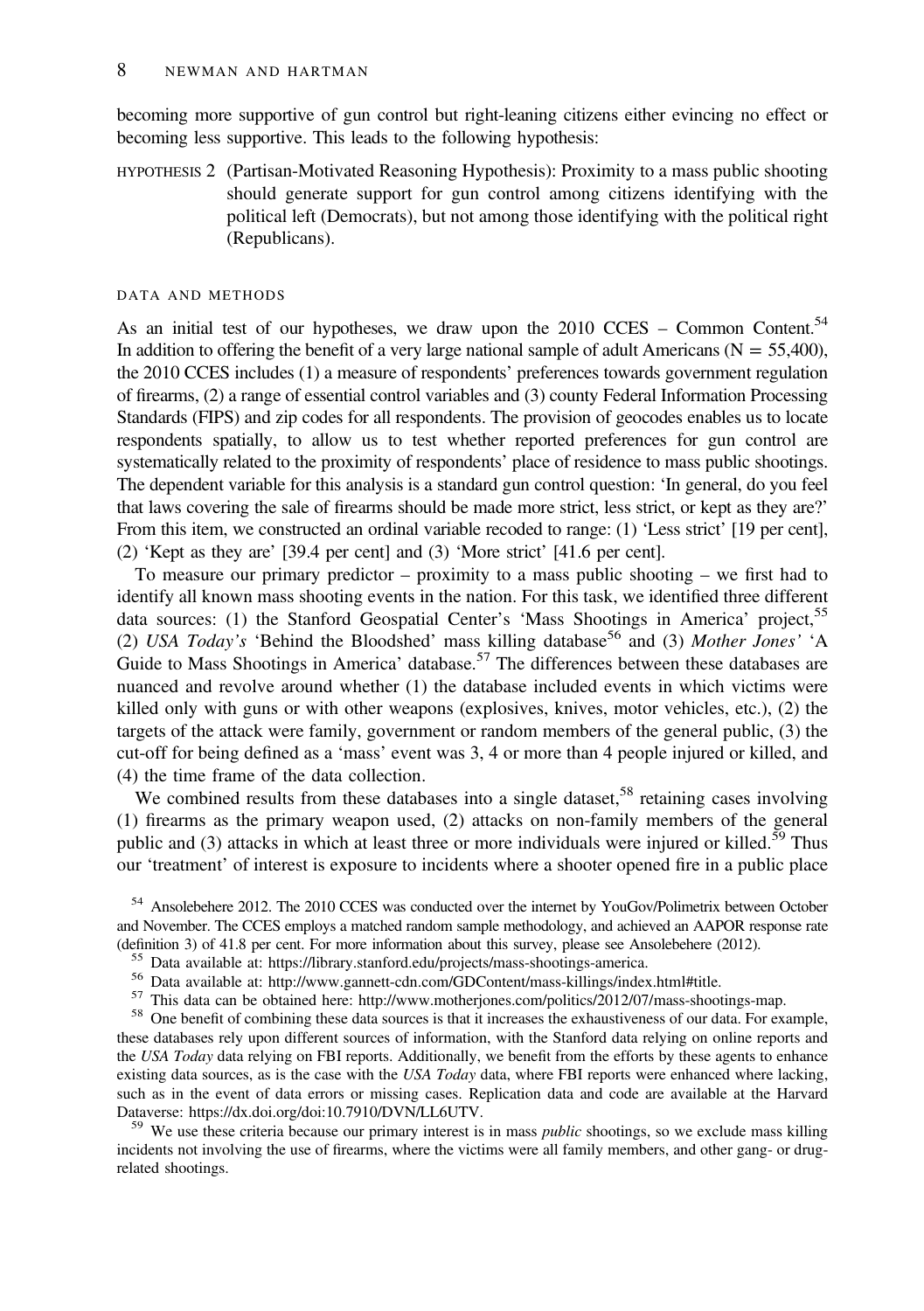

Fig. 1. Location of mass public shootings in the continental United States, 1966–2015 Note: the size of the circle marker corresponds to the number of injured and killed. The map was created in TileMill®, with state lines drawn from 2014 cartographic boundary shapefiles from the US Census Bureau ([https://www.census.gov/geo/maps-data/data/cbf/cbf\\_state.html\)](https://www.census.gov/geo/maps-data/data/cbf/cbf_state.html).

(for example, school, shopping mall, movie theater, church, etc.) targeting seemingly random members of the public. Using these restrictions, we were left with a database containing  $N = 210$  mass public shooting events between 1966 to 2015; 50 per cent of these events occurred after 2007, and 75 per cent of these cases occurred after 1994. Therefore we see that mass shootings have been increasing over time, particularly over the past 15 to 20 years.<sup>60</sup> The average number killed in these events was 4.5 people ( $min = 0$ ,  $max = 33$  [Virginia Tech Shooting]), and the average number injured (excluding those killed) was  $5 \text{ (min } = 0$ ,  $max = 58$  [Movie Theater Shooting in Aurora, CO]). Figure 1 presents a map of this data, which marks each event's location and varies the size of the markers according to the number of persons injured or killed.

Using this data, we constructed a measure labeled Proximity to Shooting, which captures the distance in miles between the centroid of a respondent's zip code of residence and the exact location of the nearest mass shooting event.<sup>61</sup> Since we match this data with 2010 CCES data, we constructed the distance variable using mass shootings that occur beginning in 1966 and concluding in October 2010 (when the 2010 CCES data collection commenced). Thus for each

<sup>60</sup> While it is possible that earlier incidents of mass public shootings have been missed or under-reported in the databases we utilize, all of the available evidence suggests that these types of events are increasing in frequency. For instance, the FBI conducted a comprehensive review of active shooter incidents and concluded that mass public shootings having been increasing annually since 2000 (Blair and Schweit 2014).

 $\frac{61}{2}$  Zip code locations were obtained from the US Census Bureau's Zip Code Tabulation Area Cartographic Boundary Files ([https://catalog.data.gov/dataset/2014-cartographic-boundary-](https://catalog.data.gov/dataset/2014-cartographic-boundary-file-5-digit-zip-code-tabulation-area-for-united-states-1-500000)file-5-digit-zip-code-tabulation[area-for-united-states-1-500000](https://catalog.data.gov/dataset/2014-cartographic-boundary-file-5-digit-zip-code-tabulation-area-for-united-states-1-500000)). Zip code centroids were computed using the ST\_Centroid function from PostGIS [\(http://www.postgis.org/](http://www.postgis.org/)), the geographical extensions to the open source PostgreSQL open source database engine (<http://www.postgresql.org/>). Distances between zip code centroids and shooting locations were computed using the ST\_Distance function from PostGIS.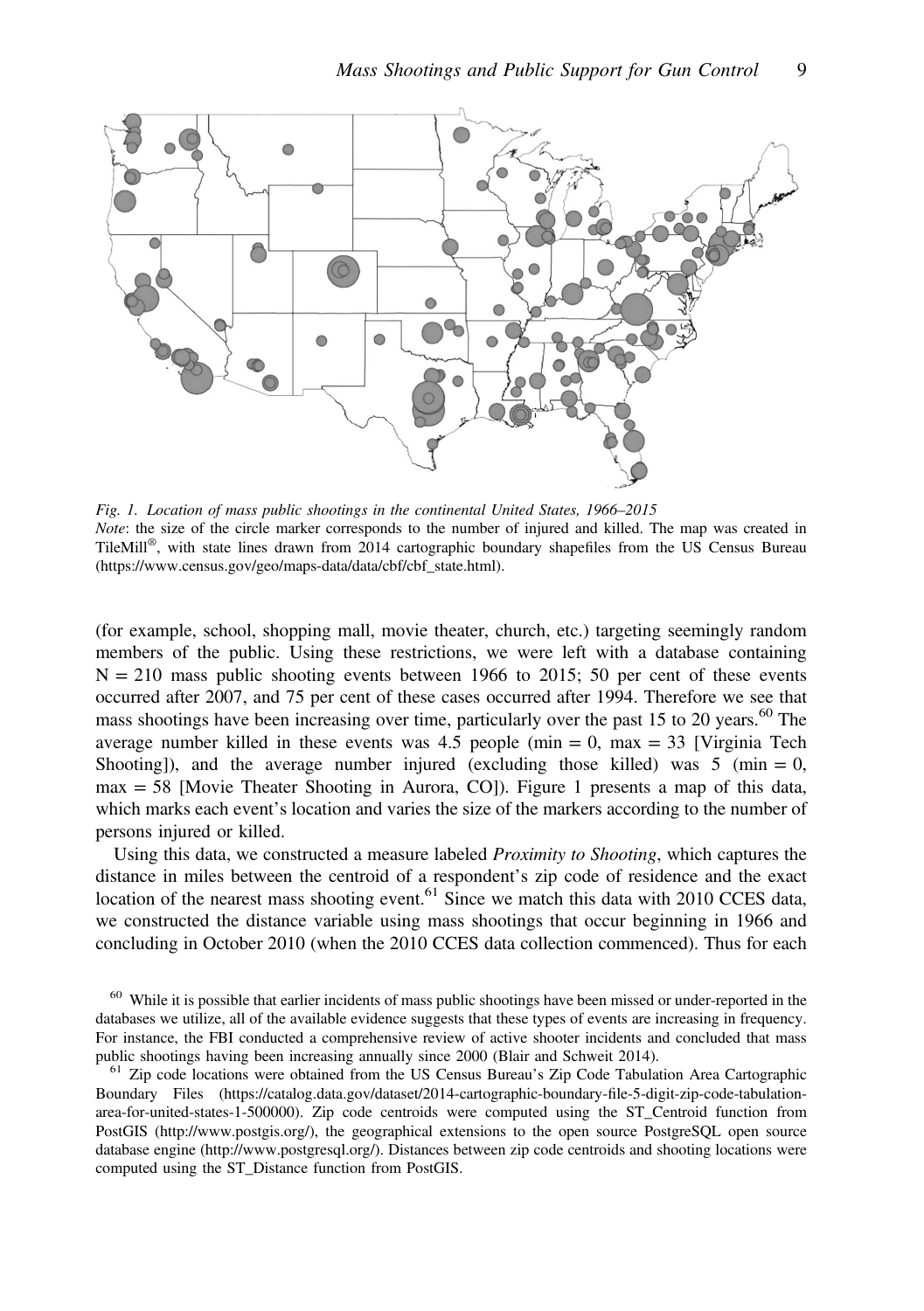respondent, this measure captures the distance between their (relatively approximate) place of residence and the nearest mass shooting. Importantly, for ease of interpretation of the results, we recoded this variable to range from farther to closer (in miles) to an event. The mean distance nationally (within the 2010 CCES) is 84 miles (54 miles), with a standard deviation of 112 miles (55 miles). The range of this variable in the CCES data is 870 to 0 miles, indicating some respondents lived as far as 870 miles away from the nearest shooting event, while some respondents lived in a zip code housing one or more mass shootings.<sup>62</sup> Our analysis includes controls for standard contextual and individual demographic variables, as well as key contextual variables that in theory may influence both (1) the location of mass shooting events and (2) respondents' preferences over gun control policy. At the contextual level, our analysis includes zip code-level controls for median income, rates of college education, racial composition, population density and total population.<sup>63</sup> To separate out the effect of proximity to a mass shooting from variation in the occurrence of murders more generally, we include a control for the *Murders Per Capita* in a respondent's county of residence.<sup>64</sup> It is also possible that the number of firearms in the local area influences the likelihood of a mass shooting and attitudes toward gun control. Thus, we control for Firearm Stores Per Capita within a respondent's county.<sup>65</sup> Next, we include a control for Republican Vote in respondents' county of residence, $66$  as the level of liberalism versus conservatism in an area may influence the occurrence of mass shootings and is likely correlated to individual residents' views on gun control. Last, as mass shootings tend to cluster in certain states (for example, California, New York, Texas, Washington, Colorado), we control for the number of shootings in a respondents' state of residence *(Shootings in State)* to ensure that proximity to a mass shooting is not simply capturing residence in a state with more shooting events.

A few descriptive statistics are worth discussing. First, we find moderate negative correlations between *Proximity to Shooting and Republican Vote* ( $r = -0.28$ ) and *Firearm Stores Per Capita* (r = −0.38), and weak positive correlations with zip code Population Density  $(r=0.21)$ , Median Income  $(r=0.15)$  and College Education  $(r=0.15)$ . Thus, rather than mass shootings being entirely random events, they instead appear to be *slightly* more likely to occur in liberal, semi-urban settings where guns are seemingly less prevalent. The possibility that these variables even remotely predict where shootings occur increases the importance of their inclusion as controls, as each factor is also plausibly linked to views on gun control.

Turning to the individual level, our analysis includes standard demographic controls (education, income, age, gender, race and residence in the South), as well as dummy variables for *Homeowners* and respondents with *Children*, as it is possible that owning a home or having children alters views on home safety and gun control. We include dummy variables for whether a respondent is enlisted in the *Military*, or whether they report being from a *Military Family*, as it is likely that individuals in the service, or with family members in the service, hold more

 $^{62}$  When excluding Hawaii and Alaska, the range of this variable narrows from 0 to 377 miles.<br>  $^{63}$  These data are from the US Census Bureau's 2007–2011 American Community Survey 5-Year File.<br>  $^{64}$  This measure was

[\(http://www.icpsr.umich.edu/icpsrweb/NACJD/studies/27644](http://www.icpsr.umich.edu/icpsrweb/NACJD/studies/27644)). Murders Per Capita is the total number of

murders in a county divided by the total population.<br><sup>65</sup> This measure was constructed from the January 2010 'Listing of Federal Firearms Licensees' from the Bureau of Alcohol, Tobacco, Firearms and Explosives (https://www.atf.gov/fi[rearms/listing-federal-](https://www.atf.gov/firearms/listing-federal-firearms-licensees-ffls-2015)firearms[licensees-f](https://www.atf.gov/firearms/listing-federal-firearms-licensees-ffls-2015)fls-2015). It is the total number of licensed firearm vendors in a county divided by the total population. <sup>66</sup> Republican Vote is the percent of votes in the 2008 presidential election in each county going to J

McCain (R). This data is from David Leip's Atlas of US Presidential Elections ([http://uselectionatlas.org/\)](http://uselectionatlas.org/).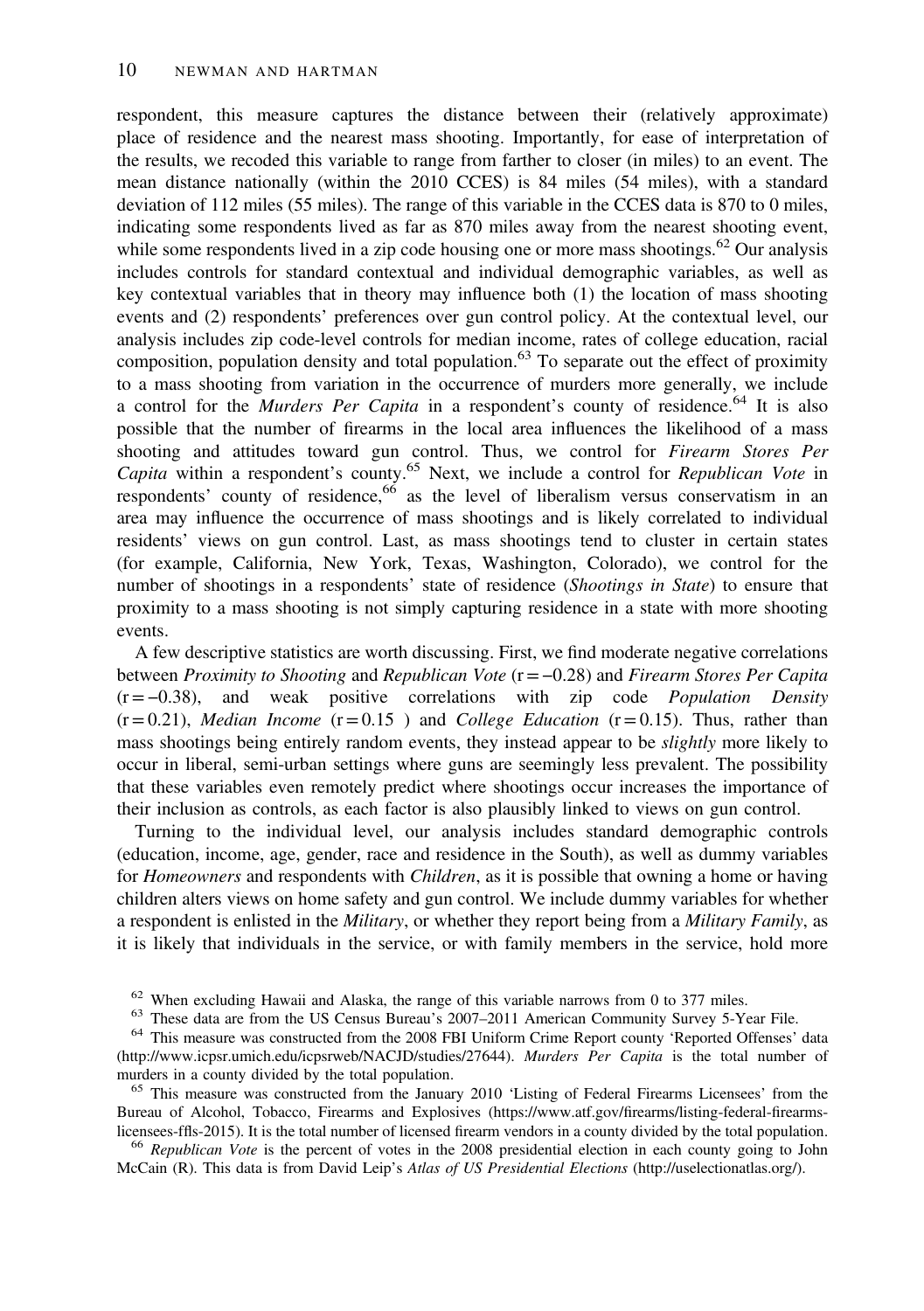favorable views towards gun rights. Last, we include controls for political and symbolic orientations (Party ID, Ideology and Religiosity), as these variables are known to influence a range of views on key political issues, including gun control. For more information about question wording and variable measurement, see Appendix A.

#### RESULTS

Given the ordinal nature of our dependent variable, as well as the hierarchical structure of our data (individual respondents embedded within zip codes), we estimated multilevel orderedlogistic regression models with random intercepts for zip code. The results from our analysis are presented in Column 1 of Table 1. As can be seen, the results strongly align with expectations, as an increase in proximity to a mass public shooting is associated with a significant increase in support for stricter gun control laws ( $\beta$  = 0.334, s.e. = 0.172, p < 0.05).<sup>67</sup>

The size of this effect is displayed in [Figure 2,](#page-12-0) which presents the first differences in the predicted probability of supporting stricter gun control laws associated with a change in Proximity to Shooting. The first plotted coefficient (labeled 'Proximity') indicates that going from respondents residing in zips the furthest away ( $Pr(Y) = 0.322$ ) to those housing a mass shooting  $(\text{Pr}(Y) = 0.394)$  is associated with a 0.072 increase in the probability of desiring stricter gun regulations. One way of conceptualizing this effect is with an analogy to experimental research where the estimated quantity of interest is the difference in an outcome between the treated and untreated. In our case, respondents residing furthest away from a mass shooting reside in the state of Alaska, which is spatially separated from the continental US and did not experience a mass public shooting during the 1966 to 2010 time period.<sup>68</sup> Thus, the comparison between respondents in this zip code and those in zip codes housing a mass public shooting can be viewed as representing a comparison between 'untreated' Americans and those receiving the strongest 'dose' of the treatment by having a mass public shooting occur in their neighborhood. While a change of 0.072 appears to be a modest effect, it represents over a 20 per cent increase in the probability of supporting stricter gun laws.

Turning to the contextual controls in Table 1, we find some interesting but unsurprising effects. First, we see that residing in more population-dense, well-educated, politically liberal and racially diverse areas is associated with increased support for gun control. Countering these effects, however, we see that residing in areas with higher murder rates and more firearm stores per capita is associated with significant decreases in support for gun control. This latter effect strongly confirms the suspicion that areas with a strong 'gun culture' influence views on gun control. Indeed, moving from areas with less than 1 firearm store per 1,000 people to an area with 9.7 firearm stores per 1,000 people is associated with roughly a 0.40 decrease in the probability of preferring stricter gun control laws. This large effect is only paralleled by that of education rates, where moving from zip codes with no college-educated residents to those where every resident has at least a bachelor's degree is associated with a 0.39 increase in the

<sup>67</sup> We should note that the results in Table 1 hold when estimating a three-level model including random intercepts for zip code and county (see Appendix Table B1). Additionally, we test for a possible nonlinear effect of proximity to a shooting and find no evidence of nonlinearity (Appendix Table B2). Furthermore, living near a mass shooting only affects gun control attitudes among those who were alive when the event occurred (Appendix Table B3), which may be interpreted as a validity check on our findings. Last, while we analyze the effect of Proximity to Shooting conditional upon the time elapsed since the shooting later in this manuscript, we do find that the results in column 1 of Table 1 hold when including *Time Elapsed* since the nearest shooting as a control variable (Table B4).<br><sup>68</sup> The 1984 Manley Hot Springs murders in Alaska are not classified as a mass public shooting; rather, they

are classified as a spree killing, as the killer (Michael A. Silka) murdered his victims in a private location (versus a public space) over the course of several hours.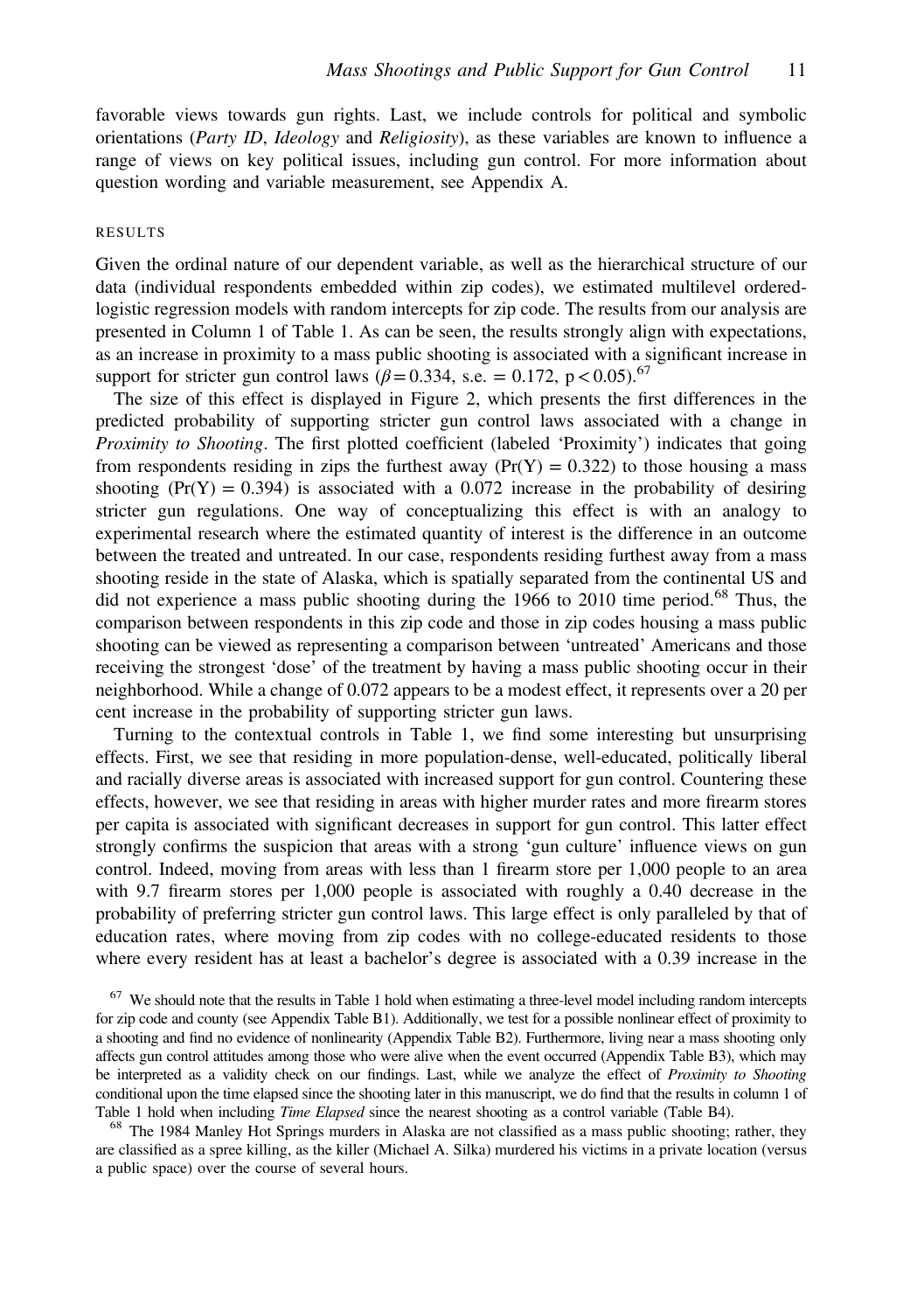## 12 NEWMAN AND HARTMAN

|                           | <b>Nearest</b><br>shooting | Two nearest<br>shootings | Three nearest<br>shootings |
|---------------------------|----------------------------|--------------------------|----------------------------|
| Proximity to Shooting     | $0.334*$<br>(0.172)        |                          |                            |
| Avg. Proximity            |                            | $0.372*$<br>(0.148)      | $0.422**$<br>(0.158)       |
| Contextual Controls       |                            |                          |                            |
| <b>Median Income</b>      | 0.051                      | 0.052                    | 0.051                      |
|                           | (0.152)                    | (0.151)                  | (0.151)                    |
| College Education         | $1.72***$                  | $1.71***$                | $1.71***$                  |
|                           | (0.219)                    | (0.219)                  | (0.219)                    |
| Percent Black             | $0.261***$                 | $0.254***$               | $0.252***$                 |
|                           | (0.075)                    | (0.075)                  | (0.075)                    |
| Republican Vote           | $-0.349***$                | $-0.366***$              | $-0.365***$                |
|                           | (0.076)                    | (0.076)                  | (0.076)                    |
| Murders Per Capita        | $-0.819**$                 | $-0.850**$               | $-0.845**$                 |
|                           | (0.287)<br>$-59.41***$     | (0.287)<br>$-60.04***$   | (0.287)<br>$-60.25***$     |
| Firearm Stores Per Capita | (6.76)                     | (6.64)                   | (6.62)                     |
| <b>Population Density</b> | $1.08***$                  | 1.07***                  | $1.07***$                  |
|                           | (0.230)                    | (0.230)                  | (0.230)                    |
| <b>Total Population</b>   | $0.162*$                   | $0.165*$                 | $0.166*$                   |
|                           | (0.069)                    | (0.069)                  | (0.069)                    |
| Shootings in State        | $-0.017***$                | $-0.017***$              | $-0.017***$                |
|                           | (0.002)                    | (0.002)                  | (0.002)                    |
| Individual Controls       |                            |                          |                            |
| Education                 | $0.256***$                 | $0.257***$               | $0.257***$                 |
|                           | (0.035)                    | (0.035)                  | (0.035)                    |
| <i>Income</i>             | $0.124**$                  | $0.124**$                | $0.124**$                  |
|                           | (0.043)                    | (0.043)                  | (0.043)                    |
| Age                       | $0.011***$                 | $0.011***$               | $0.011***$                 |
|                           | (0.001)                    | (0.001)                  | (0.001)                    |
| Male                      | $-0.787***$                | $-0.787***$              | $-0.787***$                |
|                           | (0.019)                    | (0.019)                  | (0.019)                    |
| <b>Black</b>              | $0.327***$                 | $0.327***$               | $0.327***$                 |
|                           | (0.037)<br>$0.428***$      | (0.037)<br>$0.428***$    | (0.037)<br>$0.428***$      |
| Hispanic                  |                            |                          |                            |
| Asian                     | (0.039)<br>$0.414***$      | (0.039)<br>$0.428***$    | (0.039)<br>$0.430***$      |
|                           | (0.088)                    | (0.088)                  | (0.088)                    |
| Homeowner                 | $-0.065**$                 | $-0.066**$               | $-0.066**$                 |
|                           | (0.023)                    | (0.023)                  | (0.023)                    |
| Children                  | 0.015                      | 0.015                    | 0.015                      |
|                           | (0.023)                    | (0.023)                  | (0.023)                    |
| Military                  | $-0.308**$                 | $-0.304**$               | $-0.304**$                 |
|                           | (0.117)                    | (0.117)                  | (0.117)                    |
| Military Family           | $-0.234***$                | $-0.233***$              | $-0.233***$                |
|                           | (0.029)                    | (0.029)                  | (0.029)                    |
| Party ID                  | $-1.57***$                 | $-1.57***$               | $-1.57***$                 |
|                           | (0.036)                    | (0.036)                  | (0.036)                    |
| Ideology                  | $-2.44***$                 | $-2.44***$               | $-2.44***$                 |
|                           | (0.048)                    | (0.048)                  | (0.048)                    |
| Religiosity               | $0.072*$                   | $0.072*$                 | $0.072*$                   |
|                           | (0.033)                    | (0.033)                  | (0.033)                    |
| South                     | $0.051*$                   | $0.051*$                 | $0.050*$                   |
|                           | (0.023)                    | (0.023)                  | (0.022)                    |

TABLE 1 The Effect of Proximity to Mass Shootings on Preferences over Gun Control Policy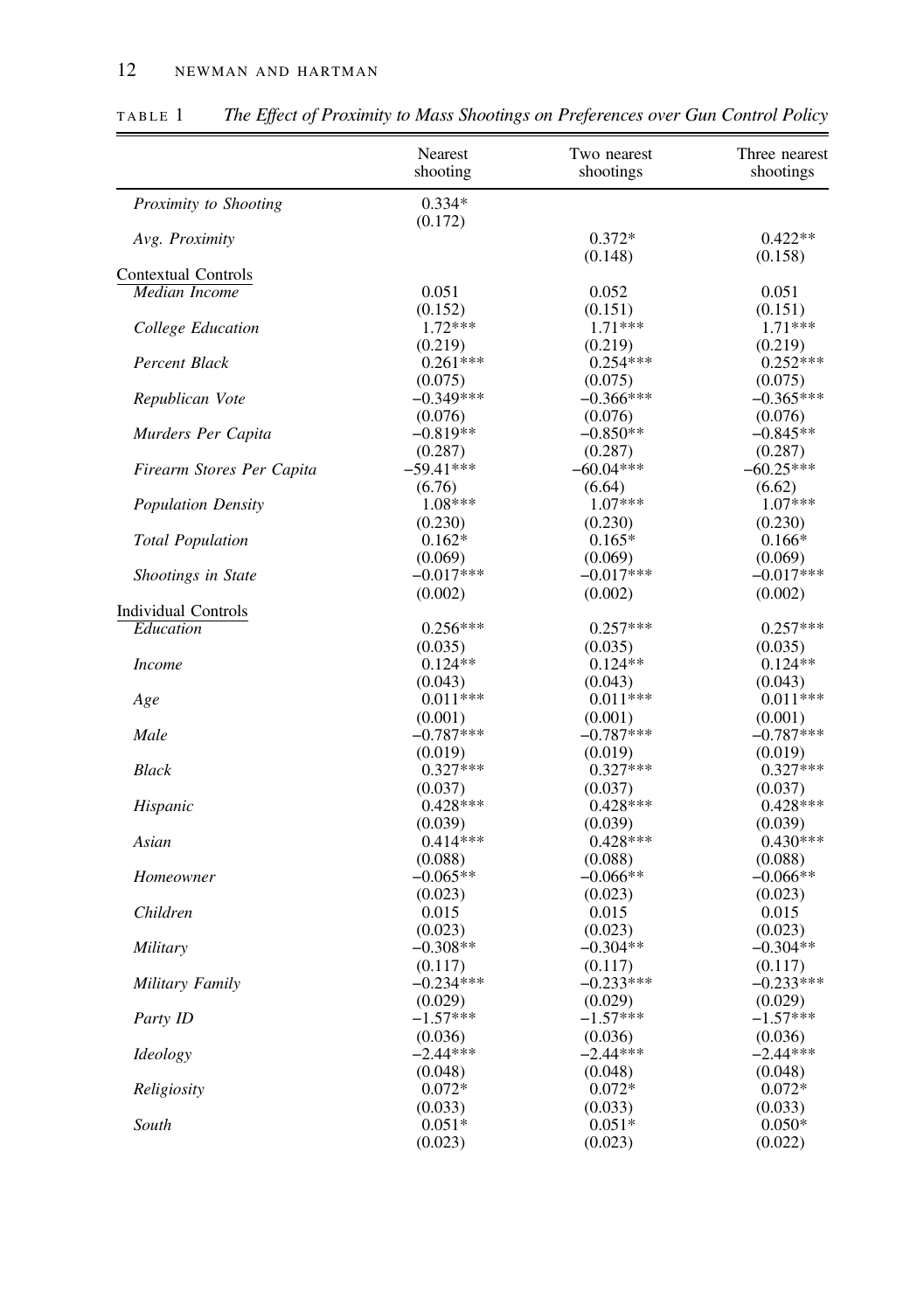|                   | <b>Nearest</b><br>shooting | Two nearest<br>shootings | Three nearest<br>shootings |
|-------------------|----------------------------|--------------------------|----------------------------|
| <b>Thresholds</b> |                            |                          |                            |
| Cut <sub>1</sub>  | $-3.42$                    | $-3.40$                  | $-3.35$                    |
|                   | (0.179)                    | (0.155)                  | (0.164)                    |
| Cut <sub>2</sub>  | $-0.958$                   | $-0.933$                 | $-0.883$                   |
|                   | (0.178)                    | (0.155)                  | (0.163)                    |
| # of Individuals  | 53,775                     | 53,775                   | 53,775                     |
| # of Zip Codes    | 14,781                     | 14,781                   | 14,781                     |

<span id="page-12-0"></span>

| TABLE |  | (Continued) |  |
|-------|--|-------------|--|
|-------|--|-------------|--|

Note: entries are unstandardized regression coefficients from multilevel regression models with random intercepts (zip) estimated using *gllamm* in the software package Stata<sup>®</sup>. Reported significance levels are based upon two-tailed hypothesis tests. Source: 2010 Cooperative Congressional Election Study – Common Content. \*p < 0.05, \*\*p < 0.01, \*\*\*p < 0.001



Fig. 2. Impact of proximity to a mass public shooting on change in the probability of support for gun control Note: entries are point estimates for the first difference in the predicted probability of preferring gun control laws be made 'more strict' associated with changes in proximity variables, holding all control variables at their mean values. Vertical bars intersecting point estimates are 90 per cent confidence intervals. Each listed estimate is the effect from a separate model. 'Proximity' is *Proximity to Shooting*, and 'Avg. Prox (2)' and 'Avg. Prox (3)' are the average proximity to the nearest two or three shooting events. Changes in the proximity variables are from minimum to maximum values. Probabilities obtained from post-estimation analysis using CLARIFY (Tomz, Wittenberg, and King [2003](#page-26-0)). Source: 2010 CCES.

probability of supporting stricter gun laws. Thus while we observe statistically significant and substantively meaningful changes in support for gun control as a function of proximity to a mass public shooting, the most powerful effects are driven by variables related to local culture, with pronounced but expected differences emerging between respondents in rural, conservative and gun-heavy areas and those residing in urban, liberal areas with few firearm stores.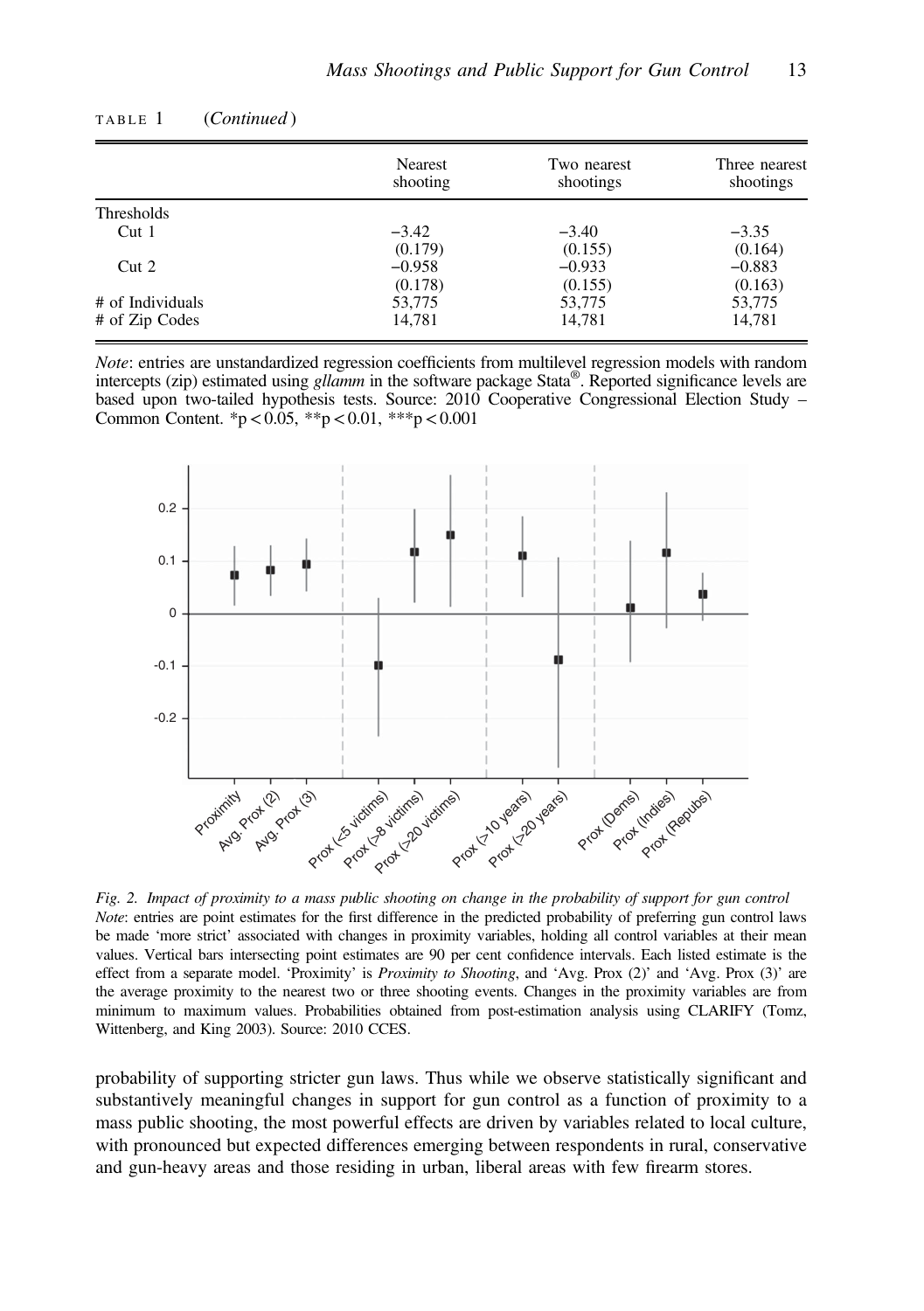Shifting our focus to the individual-level controls, we see that gun control is more likely to be opposed by men, homeowners, individuals in the military or from military families, and by those identifying with the political right. Conversely, gun control is more likely to be supported by those of higher socio-economic status and by non-whites. In the sections that follow, we address key threats to causal inference stemming from our use of cross-sectional observational data. We demonstrate through a series of robustness checks, including the use of panel data, that our results hold.

## Partisan-Motivated Reasoning

To test the partisan-motivated reasoning hypothesis, we re-estimated the model in Column 1 of Table 1 among Democrats, Independents and Republicans separately.<sup>69</sup> We present the results from this analysis in [Figure 2,](#page-12-0) as well as Appendix Table B5. [Figure 2](#page-12-0) presents the change in the predicted probability of supporting stricter gun control laws associated with an increase in Proximity to Shooting among Democratic, Independent and Republican respondents. As can be seen, there are no significant differences in the effects of proximity when focusing on respondents situated at opposite ends, or in the middle, of the partisanship spectrum.<sup>70</sup> The effect of proximity is noticeably larger for Independents, and the pattern of results suggests that the policy preferences of Independents and Republicans are more responsive to proximity to mass shootings than those of Democrats. However, rather than these effects being due to Democrats being unfazed by mass shootings, closer inspection of the data suggests they likely derive from a ceiling effect: the average value of the dependent variable (ranging from 1 to 3) is 2.6 among Democrats, 2.1 among Independents and 1.85 among Republicans. Thus, we observe increasing room for the movement of policy opinion as we move from Democrats to Republicans. The takeaway point of these results is that the effect of *Proximity to Shooting* observed in the full sample is not driven by one specific partisan group in a manner that is statistically significant. In short, we fail to uncover evidence of motivated reasoning in reactions to mass shootings.

### ROBUSTNESS CHECK: OMITTED VARIABLE BIAS

One concern with our results is that, despite the inclusion of a comprehensive range of controls, the observed association between proximity to a mass shooting and gun control attitudes may nonetheless be capturing the effect of an omitted variable. Such a variable might predict variation in both where mass shootings occur and gun control attitudes. This problem subsumes other related concerns, such as residential self-selection. One plausible omitted-variable explanation for our results is the possibility that, since mass shootings are slightly more likely to occur in liberal, semi-urban areas, our findings could be due to the association of these environmental characteristics with holding liberal views on gun policy, and to those with liberal views selecting into liberal environments where mass shootings are slightly more likely to occur. It is important to reiterate that this logic highlights the importance of controlling for population density, contextual partisanship and individual political orientations, which are included in all of our analyses.

<sup>69</sup> We define Democrats (Republicans) using the 7-point standard Party ID scale as those identifying as either a 'Strong Democrat (Republican)' or a 'Democrat (Republican)'. Independents are defined as those neither affiliating with, nor leaning towards, either party. We should note that we fail to uncover significant differences by partisanship when expanding the definition of Democrats (Republicans) to include 'leaning Democrat (Republicans)'. The should note that these null results replicate when using separate survey data (see Appendix Table B10).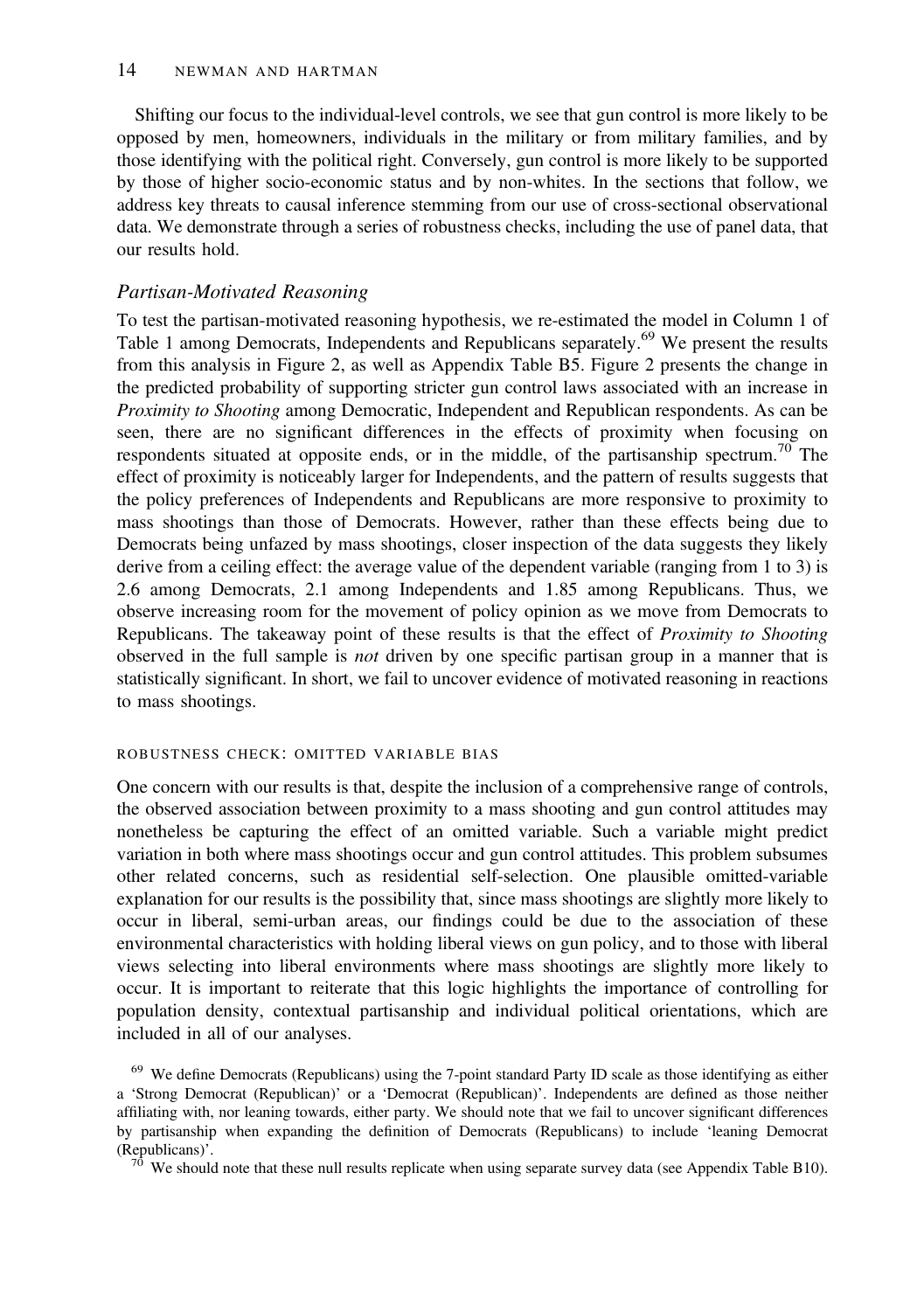## Repeated Events, Magnitude and Recency

One method of assessing the robustness of our findings in light of this potential omitted variable problem is to determine whether our findings vary depending upon additional factors, which according to our theory should enhance or attenuate our initial findings. Here, we explore the role of  $(1)$  repeated events,  $(2)$  the magnitude of an event and  $(3)$  the time elapsed since an event. Each of these variables in theory should relate to the *salience* of mass shootings, and of gun violence more generally: (1) residing near repeated mass shootings may increase the salience of gun violence over that obtained by a single event, (2) mass shootings that take a greater toll on human life may make gun violence more salient than those with fewer casualties and injuries and (3) the time elapsed since a shooting may attenuate its theorized effect on the salience of gun violence. In short, a critical question for our research is, when analyzing repeated shootings or the effect of proximity to a shooting conditional upon the number of victims or time elapsed, do the results from these more nuanced analyses 'behave' in ways that accord with our hypothesis or with the omitted variable counterhypothesis?

We begin with repeated events: according to our theory, proximity to a mass shooting should make gun violence, and the risk of victimization, more salient. One logical deduction of this expectation is that residing near more than one mass shooting should increase the 'treatment effect'. This leads to the following hypothesis:

HYPOTHESIS 3 (Repeated Events Hypothesis): Residing near multiple mass shootings will be associated with more support for gun control than that observed for residing near a single mass shooting.

Turning to the magnitude of an event, one logical deduction of our theory is that mass shootings with high casualty and injured counts should have a larger 'treatment effect' than events with fewer killed or injured. Indeed, research on other events, such as natural disasters, finds that the magnitude of an event is associated with the size of its effect on experienced stress<sup>71</sup> and subsequent political behavior.<sup>72</sup> This leads to the following hypothesis:

HYPOTHESIS 4 (Event Magnitude Hypothesis): The effect of proximity to a mass public shooting on support for gun control should increase with the number of victims.

Last, when looking at the time elapsed since shootings, a final logical deduction of our theory is that the salience of gun violence aroused by mass public shootings should dissipate as time passes. Research in psychology indicates that the time horizon of events affects how people think about such events, with temporally proximate events visualized in a more concrete and visceral fashion than temporally distant events.<sup>73</sup> This leads to the following hypothesis:

HYPOTHESIS 5 (Dissipation Hypothesis): The effect of proximity to a mass public shooting on support for gun control should dissipate as time passes.

To test the repeated events hypothesis, we constructed a variable labeled *Average Proximity*, which measures the average distance in miles from the centroid of respondents' zip code of residence to the two nearest mass shootings, as well as to the three nearest mass shootings. We re-estimate the model in Column 1 of Table 1 using these averaged proximity variables and present the results in Table 1, Columns 2 and 3. As can be seen, not only do the results hold, the statistical significance and size of the effects moderately increase (see [Figure 2\)](#page-12-0). While the

<sup>&</sup>lt;sup>71</sup> Freedy et al. [1994.](#page-24-0)<br><sup>72</sup> Velez and Martin [2013.](#page-26-0)<br><sup>73</sup> Trope and Liberman [2003](#page-26-0).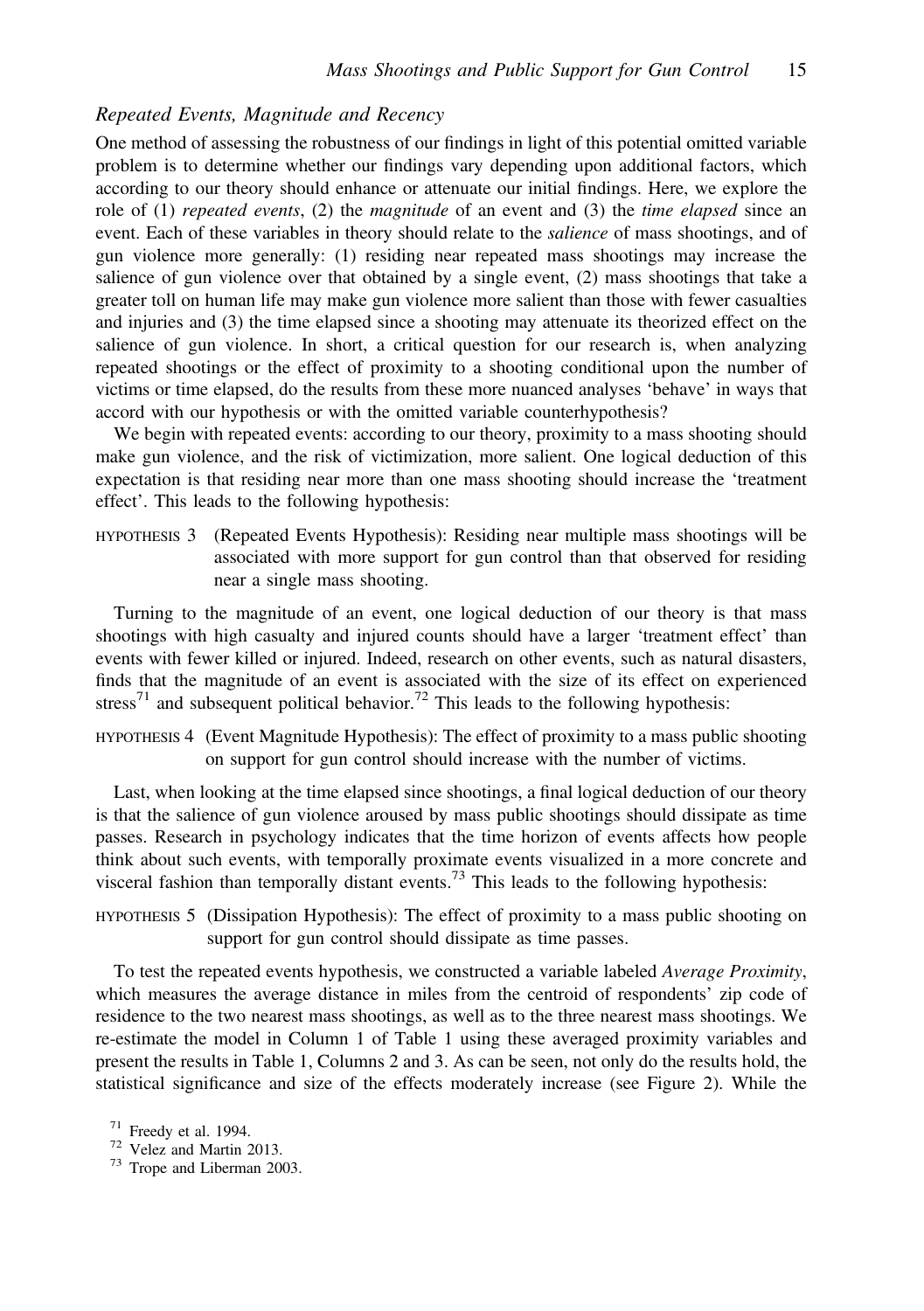<span id="page-15-0"></span>

Fig. 3. Impact of change in proximity to shooting on change in probability of favoring gun control over gun rights Note: entries are point estimates for the first difference in the predicted probability of believing gun control IS more important than gun rights associated with changes in the values of key predictor variables. Vertical bars intersecting point estimates are 90 per cent confidence intervals. 'Proximity' is Proximity to Shooting, and 'Avg. Prox (2)' and 'Avg. Prox (3)' are the average proximity to the nearest two or three shooting events. Changes in the proximity variables are from minimum to maximum values. Probabilities obtained from post-estimation analysis using CLARIFY (Tomz, Wittenberg and King [2003](#page-26-0)). Source: 2010 Pew Survey.

increase is modest, the results do suggest that the impact of proximity to a mass public shooting on support for gun control strengthens when living close to more than one shooting. Moreover, when analyzing a different sample and dependent variable in the section below, we observe more drastic increases in support for gun control associated with proximity to multiple mass shootings (Table 4 and Figure 3 below). To test the Event Magnitude hypothesis, we reestimated the model in Column 1 of Table 1 at varying values of the total number of victims (killed + injured) of an event and present the results in [Figure 2](#page-12-0), as well as Appendix Table B5. [Figure 2](#page-12-0) shows that when focusing only on mass shootings with fewer than five victims  $(25<sup>th</sup>$ percentile), there is no statistically significant difference in gun control preferences between those residing far versus close to the shooting. However, as we focus on events with an increasing number of total victims,<sup>74</sup> we see that the effect of proximity gains in significance and effect size. Last, with respect to our Dissipation hypothesis, we find that the results hold when focusing on shootings occurring more than 10 years ago (that is, before  $2000$ ),<sup>75</sup> but do

<sup>&</sup>lt;sup>74</sup> We should note that the cut-points used for this analysis represent meaningful percentile values of the total number of victims for the nearest mass shooting. Five victims represents the  $25<sup>th</sup>$  percentile value of this variable, eight victims represents the median value, and twenty victims the  $90<sup>th</sup>$  percentile.

 $\frac{75}{15}$  Additional analyses reveal that this effect is restricted to respondents who report having lived at their current address at the time of the shooting (see Table B6 in Appendix B), which provides an important validity check to this result, as we are confident that these respondents received the 'treatment'. However, it is possible that individuals moving into an area after a mass shooting are impacted via 'local collective memory' (May [2000](#page-25-0)). Such a possibility, while interesting, is beyond the scope of this analysis and is best left for future research.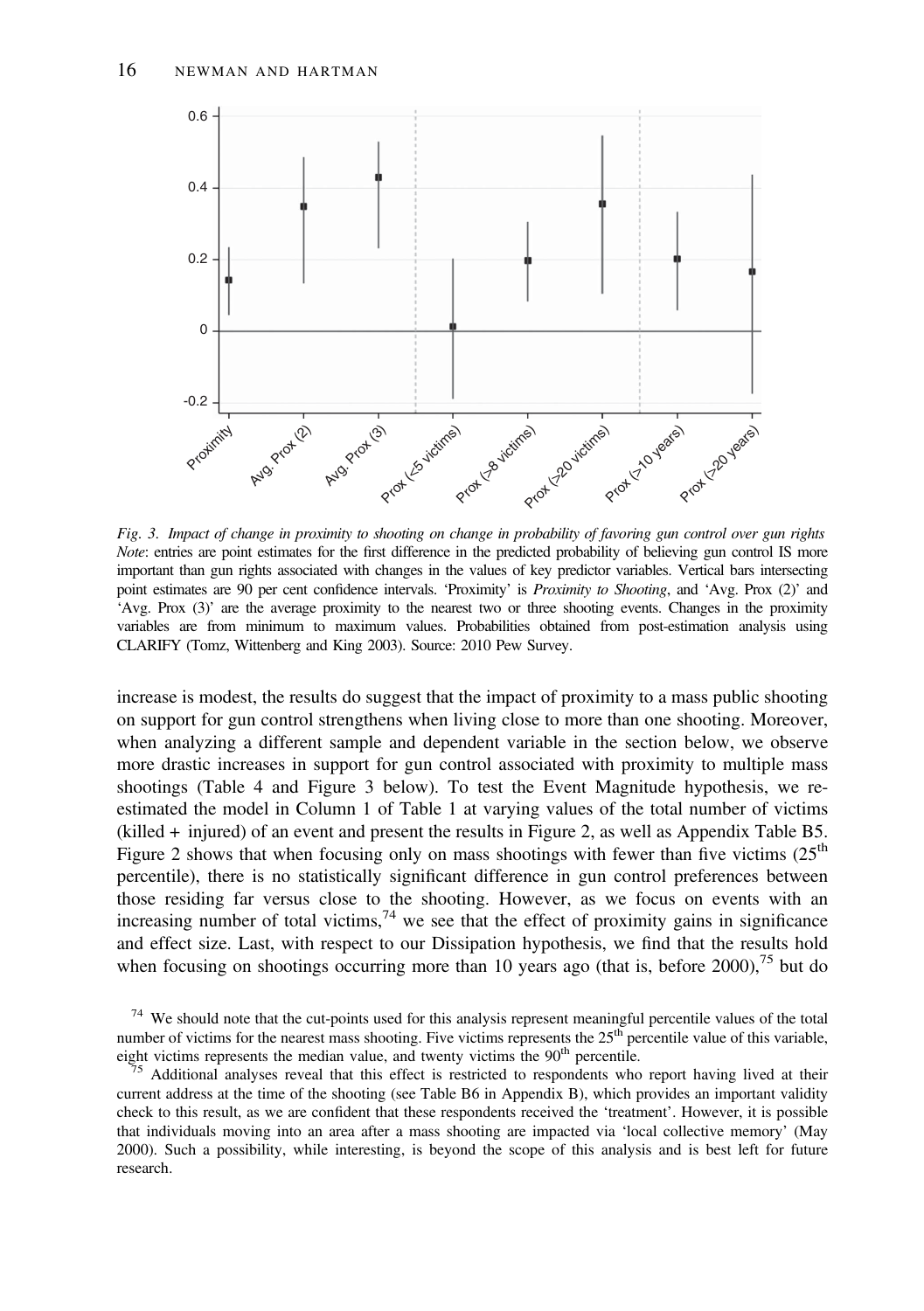not hold for shootings occurring more than 20 years ago (that is, before 1990).<sup>76</sup> Thus when we focus on proximity to shootings occurring farther back in time, we fail to uncover any systematic difference in gun control attitudes between those residing close to, compared to those residing far from, the events in question.<sup>77</sup> We only find a systematic relationship between proximity and gun control attitudes when focusing on mass shootings occurring *within* the past 20 years.

Taken together, these findings help shore up potential doubt about the results presented in Table 1. When subjected to more nuanced analysis, we demonstrate that the pattern of results varies according to our theory: proximity to mass shootings – as well as proximity to repeated events, more horrific events and more recent events – increases the salience of gun violence, and thus garners support for gun control. These patterns of results work to render an omitted variable explanation for our initial results increasingly untenable. Indeed, the clearest way to discount this additional evidence would be to make the argument that mass shooters are not only more likely to stage their attacks in areas where residents favor gun control, but are also more likely to kill and injure more people in such areas. An omitted-variable explanation for our main results would also require arguing that attackers in 1970–90 were randomly generated across environs and/or were indiscriminate about the location of their attacks, but that this process fundamentally changed over the past two decades. We find these counterarguments untenable. For example, while mass shootings are slightly more likely to occur in populationdense, Democratic voting areas, the total number of victims of a mass shooting is entirely uncorrelated to *Population Density* ( $r = -0.05$ ) and *Republican Vote* ( $r = 0.08$ ).

## Preferences Over Treatment-Irrelevant Policy Issues

If the omitted-variable counterhypothesis is correct, and mass shootings tend to occur in areas that, for example, are more politically liberal, then the relationship we observe between proximity to shootings and gun control attitudes should also be observed for other political issues. Thus an important additional (placebo) test of the robustness of our results is whether the effects we observe for proximity to a mass shooting on gun control attitudes influence 'treatment-irrelevant' political attitudes. To test this, we estimated the model in Column 1 of Table 1 substituting for gun control four presumably treatment-irrelevant policy issues: (1) belief in *Climate Change* (2) support for a woman's right to an *Abortion*, (3) support for *Gay* Marriage and (4) support for granting legal status to undocumented workers living in the United States (Immigration). For full question wordings for these policy items, see Appendix A. We present the results from this analysis in Table 2.

Table 2 demonstrates that proximity to a mass shooting does not increase the holding of liberal positions on any of these other prominent issues. On the contrary, we only uncover a

 $76$  The 10- and 20-year cut-points used in this analysis roughly correspond to the median and  $75<sup>th</sup>$  percentile values for the time elapsed since the nearest mass shooting. Perhaps more important than representing statistically meaningful cut-points, however, is that 10-year increments of time are inherently substantively meaningful to readers and represent intuitively comprehensible units for observing the dissipation in the effect of *Proximity* to Shooting over time.<br><sup>77</sup> One alternative explanation for this null result is that there is error in the measurement of *Proximity to* 

Shooting as a function of elapsed time and urbanicity. For example, the Stanford data relies on online reports, and it is possible that events occurring pre-1990 in smaller towns are more likely to have been overlooked than those occurring in larger cities. If this were the case, it would result in some unknown subset of respondents residing near a pre-1990 mass public shooting being miscoded as residing far away, yielding a test comparing those 'treated' by proximity to a shooting to a set of respondents for whom some unknown subset was also 'treated', thus biasing the estimated effect of proximity towards 0. We demonstrate in Appendix Table B7 that this null result does not change when performing median-split subsample analyses by population size or density.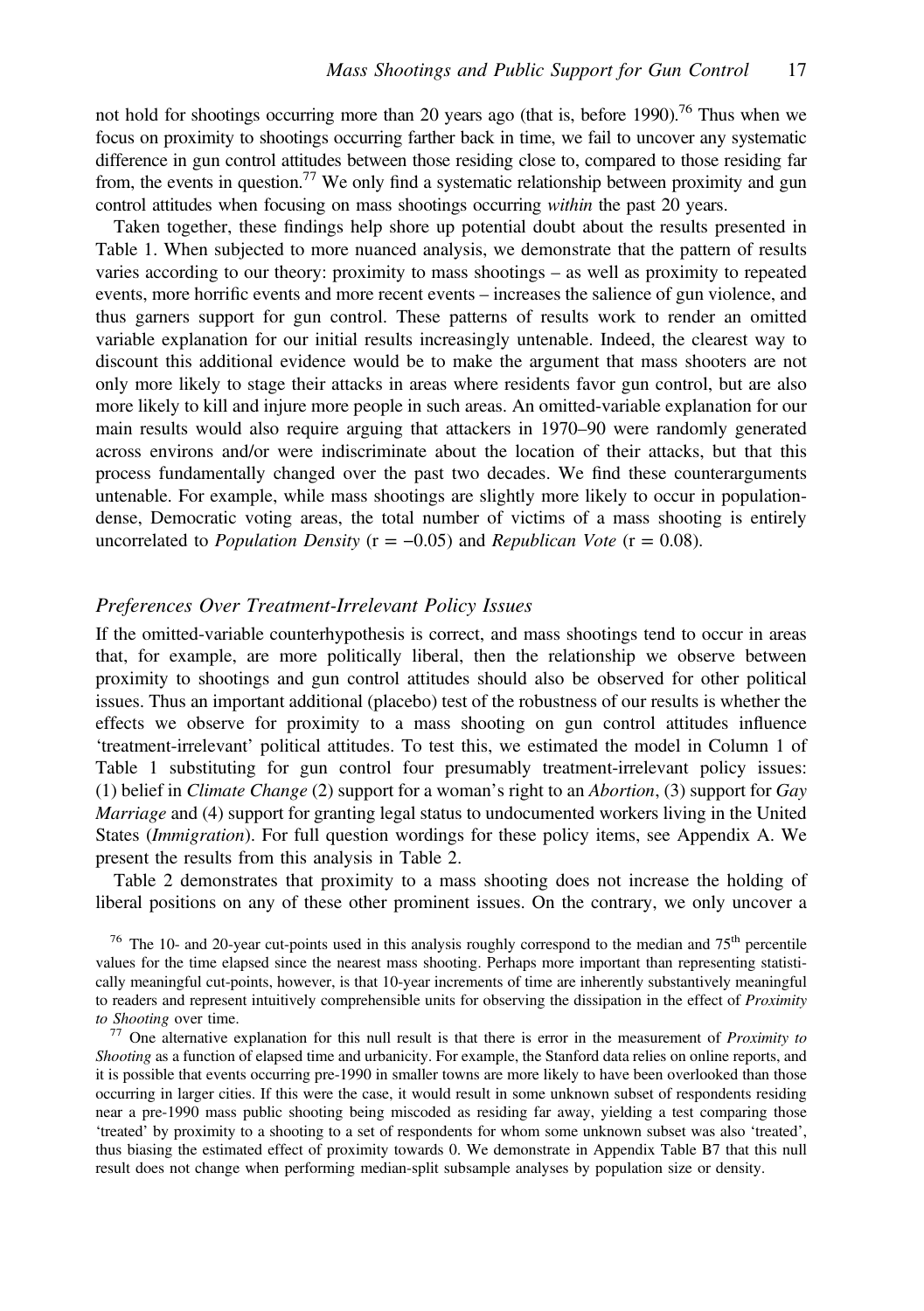|                            | Climate change       | Abortion              | Gay marriage          | Immigration           |
|----------------------------|----------------------|-----------------------|-----------------------|-----------------------|
| Proximity to Shooting      | $-0.058$             | $-0.034$              | 0.223                 | $-0.148$              |
|                            | (0.156)              | (0.172)               | (0.210)               | (0.196)               |
| Contextual Controls        |                      |                       |                       |                       |
| Median Income              | $-0.296*$            | $0.276^$              | $-0.316^$             | $-0.285^{\wedge}$     |
|                            | (0.135)              | (0.154)               | (0.189)               | (0.167)               |
| College Education          | $0.908***$           | $1.13***$             | $2.50***$             | $1.36***$             |
|                            | (0.196)              | (0.221)               | (0.272)               | (0.240)               |
| Percent Black              | 0.066                | $0.151*$              | $-0.041$              | $0.159*$              |
|                            | (0.066)              | (0.073)               | (0.085)               | (0.078)               |
| Republican Vote            | $-0.341***$          | $-0.140^{\circ}$      | $-0.268**$            | 0.080                 |
|                            | (0.069)              | (0.076)               | (0.093)               | (0.086)               |
| Murders Per Capita         | $-0.628*$            | 0.409                 | $-0.087$              | 0.166                 |
|                            | (0.257)              | (0.286)               | (0.345)               | (0.313)               |
| Firearm Stores Per Capita  | $-21.61***$          | $-8.85$               | $-28.70***$           | $-1.37$               |
|                            | (6.00)               | (6.38)                | (8.26)                | (7.70)                |
| <b>Population Density</b>  | $0.487**$            | 0.350                 | $-0.421^$             | 0.117                 |
|                            | (0.179)              | (0.215)               | (0.251)               | (0.203)               |
| <b>Total Population</b>    | $-0.106^$            | $0.147*$              | $-0.009$              | $-0.152*$             |
|                            | (0.061)              | (0.069)               | (0.083)               | (0.076)               |
| Shootings in State         | 0.000                | $0.014***$            | $-0.007**$            | 0.000                 |
|                            | (0.002)              | (0.002)               | (0.003)               | (0.002)               |
| <b>Individual Controls</b> |                      |                       |                       |                       |
| Education                  | $0.356***$           | 0.489***              | $0.912***$            | $0.515***$            |
|                            |                      |                       |                       |                       |
| <b>Income</b>              | (0.032)<br>$-0.099*$ | (0.035)<br>$0.615***$ | (0.044)<br>$0.326***$ | (0.040)<br>$0.160***$ |
|                            |                      |                       |                       |                       |
|                            | (0.039)              | (0.043)               | (0.052)               | (0.048)               |
| Age                        | $-0.003***$          | $0.010***$            | $-0.008***$           | $-0.004***$           |
|                            | (0.001)              | (0.001)               | (0.001)               | (0.001)               |
| Male                       | $-0.220***$          | $-0.423***$           | $-0.324***$           | $-0.179***$           |
|                            | (0.017)              | (0.019)               | (0.023)               | (0.022)               |
| <b>Black</b>               | $-0.225***$          | $0.081*$              | $-0.905***$           | 0.052                 |
|                            | (0.033)              | (0.036)               | (0.042)               | (0.038)               |
| Hispanic                   | $0.205***$           | $-0.424***$           | $-0.277***$           | $0.903***$            |
|                            | (0.035)              | (0.037)               | (0.046)               | (0.042)               |
| Asian                      | $0.251***$           | $-0.537***$           | $-0.705***$           | 0.040                 |
|                            | (0.078)              | (0.083)               | (0.102)               | (0.089)               |
| Homeowner                  | $-0.106***$          | 0.038                 | $-0.081**$            | $-0.109***$           |
|                            | (0.021)              | (0.023)               | (0.028)               | (0.026)               |
| Children                   | 0.000                | $-0.068**$            | $-0.225***$           | $-0.021$              |
|                            | (0.021)              | (0.023)               | (0.028)               | (0.026)               |
| Military                   | 0.023                | 0.002                 | $-0.385**$            | $-0.115$              |
|                            | (0.107)              | (0.114)               | (0.136)               | (0.137)               |
| Military Family            | $-0.075**$           | 0.021                 | $-0.083*$             | $-0.073*$             |
|                            | (0.027)              | (0.029)               | (0.036)               | (0.035)               |
| Party ID                   | $-2.26***$           | $-1.08***$            | $-1.52***$            | $-1.45***$            |
|                            | (0.034)              | (0.035)               | (0.042)               | (0.040)               |
| Ideology                   | $-3.41***$           | $-2.62***$            | $-2.66***$            | $-2.29***$            |
|                            | (0.046)              | (0.048)               | (0.058)               | (0.053)               |
|                            | $-0.269***$          | $-2.87***$            | $-2.15***$            | $0.107**$             |
| Religiosity                | (0.030)              | (0.036)               | (0.042)               | (0.037)               |
|                            |                      |                       |                       |                       |
| South                      | 0.018                | $0.043^$              | $-0.036$              | $-0.039$              |
|                            | (0.020)              | (0.023)               | (0.027)               | (0.026)               |
| Constant                   |                      |                       | 4.01                  | 1.33                  |
|                            |                      |                       | (0.220)               | (0.203)               |
| Thresholds                 | Not Presented        | Not Presented         |                       |                       |
| # of Individuals           | 53,725               | 53,484                | 53,833                | 53,833                |
| # of Zip Codes             | 14,777               | 14,754                | 14,787                | 14,787                |

TABLE 2 The Effect of Proximity to Mass Shootings on Other Policy Attitudes

Note: entries are unstandardized regression coefficients from multilevel regression models with random intercepts (zip) estimated using *gllamm* and xtlogit in the software package Stata®. Reported significance levels are based upon two-tailed hypothesis tests. Source: 2010 Cooperative Congressional Election Study – Common Content.  $\gamma p < 0.10$ , \*p $< 0.05$ , \*\*p $< 0.01$ , \*\*\*p $< 0.001$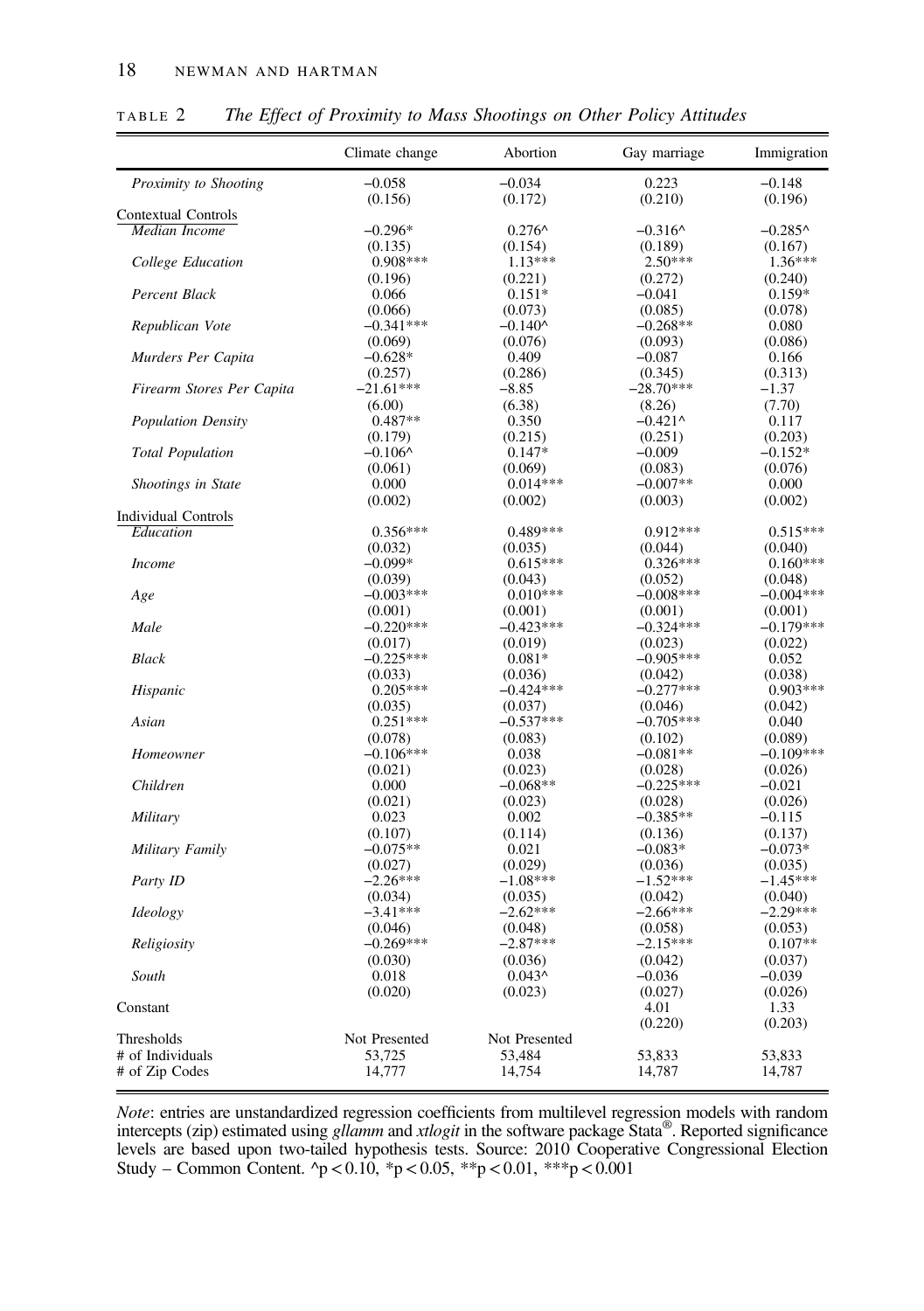systematic relationship between *Proximity to Shooting* and preferences over gun control laws. These null findings further bolster not only our confidence in our original finding, but the causal inference we seek to make from these findings.

## Retest Using Panel Data

In a final attempt to address the omitted variable counterhypothesis, as well as the more general issue of the limitations on causal inference from the use of cross-sectional data, we conducted an analysis of the 2010–12 CCES Panel Study.<sup>78</sup> An N = 9,500 subset of the total N = 55,400 participants in the 2010 CCES was re-interviewed in October and November 2012. One benefit of using this panel is its large size and low attrition rate relative to other popular panels (for example, American National Election Study panels). Further, as noted by Ansolebehere and Schaffner,<sup>79</sup> the demographic and partisan characteristics of the panel respondents do not significantly differ from those of the larger 2010 CCES cross-section, and few sociodemographic or partisan differences emerged in panel attrition. Important for our purposes, the 2012 re-interview asked respondents the same gun control question contained in the 2010 CCES questionnaire. Thus using this panel, we are able to assess whether changes over time in panel respondents' preferences over gun control systematically correspond to the occurrence of a mass shooting near their place of residence between panel waves.

We created a dichotomous treatment variable coded 1 if a respondent resided in a zip code within 100 miles of a mass shooting occurring between survey waves (December 2010 to September 2012), and 0 otherwise. There were 0 mass shootings in 2010 after the first CCES wave, six mass shootings in 2011, and ten in 2012 prior to the 2012 CCES re-interview (see Appendix C for a list of these events). A total of 621 respondents in the panel lived 100 miles or closer to one of these sixteen events. Importantly, we restrict our analysis to respondents whose zip codes did not change between survey waves, thus helping to ensure that those coded 1 on our treatment variable received the treatment occurring in their reported area of residence between survey waves.

For our analysis, we estimated a static-score lagged dependent variable model, where we regress 2012 gun control attitudes on 2010 gun control attitudes, our dichotomous treatment variable, and the set of 2010 controls used in Table 1.<sup>80</sup> We present the results from this analysis in Table 3. As can be seen, even after controlling for prior attitudes – which is expectedly one of the most powerful predictors in the model – having a mass shooting occur close by between survey waves is associated with a significant increase in the probability of favoring stricter gun control laws. Indeed, post-estimation analysis of predicted probabilities indicates a 0.06 increase in the probability of preferring stricter gun control laws as a function of having a mass shooting occur within 100 miles of one's place of residence between survey waves. While this effect appears rather modest, it is quite impressive in light of the massive variance in 2012 gun control preferences accounted for by 2010 preferences. Indeed, a minimum to maximum value change (that is, preferring less to more strict gun control laws) in 2010 reported gun control preferences is associated with nearly an 0.80 increase in the probability of reporting a preference for stricter laws in 2012.

<sup>78</sup> Ansolebehere and Schaffner [2015](#page-25-0).<br><sup>79</sup> Ansolebehere and Schaffner 2015.<br><sup>80</sup> As noted by Margalit [\(2013](#page-25-0)), the estimated effect of the treatment in this specification is identical to that obtained from a model where the dependent variable is the difference in gun control attitudes between time (t) and  $(t - 1)$ . Indeed, the results for our treatment variable are positive and significant when estimating a dynamic dependent variable model (see Appendix Table B8).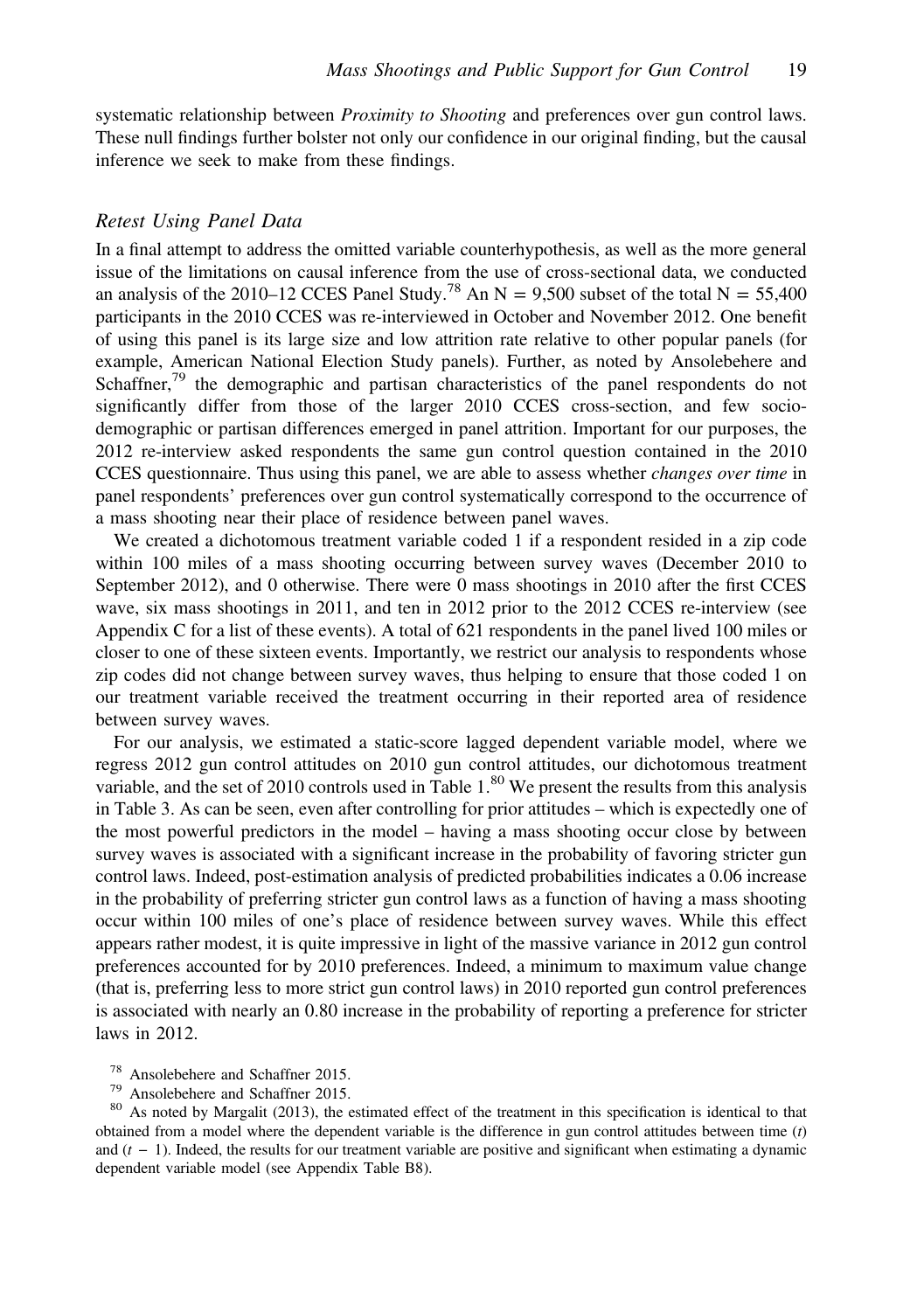|                            | B          | <b>SE</b> |
|----------------------------|------------|-----------|
| Treatment - Local Shooting | $0.231*$   | (0.114)   |
| <b>Contextual Controls</b> |            |           |
| Median Income              | $-1.09$    | (0.427)   |
| College Education          | 1.26       | (0.312)   |
| Percent Black              | 0.001      | (0.253)   |
| Republican Vote            | $-0.443$   | (0.403)   |
| Murders Per Capita         | $-1.28$    | (0.766)   |
| Firearm Stores Per Capita  | $-0.231$   | (0.236)   |
| <b>Population Density</b>  | 1.51       | (0.872)   |
| <b>Total Population</b>    | 0.145      | (0.211)   |
| <b>Individual Controls</b> |            |           |
| 2010 Attitude              | $2.68**$   | (0.052)   |
| Education                  | $0.278*$   | (0.109)   |
| <i>Income</i>              | 0.166      | (0.137)   |
| Age                        | $0.013**$  | (0.003)   |
| Male                       | $-0.459**$ | (0.061)   |
| Black                      | $0.678**$  | (0.154)   |
| Hispanic                   | 0.161      | (0.147)   |
| Asian                      | 0.170      | (0.280)   |
| Homeowner                  | 0.030      | (0.082)   |
| Children                   | $-0.012$   | (0.077)   |
| Military                   | $-0.694$   | (0.455)   |
| Military Family            | 0.040      | (0.096)   |
| Party ID                   | $-0.322**$ | (0.047)   |
| Ideology                   | $-2.73**$  | (0.146)   |
| Religiosity                | $-0.022$   | (0.081)   |
| South                      | 0.063      | (0.073)   |
| Thresholds                 |            |           |
| Cut1                       | 1.02       | (0.274)   |
| $Cut$ 2                    | 5.27       | (0.281)   |
| # of Individuals           | 8,371      |           |
| # of Zip Codes             | 5,825      |           |

TABLE 3 Local Occurrence of a Mass Shooting and Support for Gun Control Over Time

Note: entries are unstandardized regression coefficients from a multilevel regression model with a random intercept (zip) estimated using gllamm in the software package Stata®. Reported significance levels are based upon two-tailed hypothesis tests. Source: 2010–2012 Cooperative Congressional Election Study Panel.  $*$ p < 0.05,  $*$  $*$ p < 0.01

Thus we see that residing near a mass shooting between waves explains a non-negligible amount of the variance left over after explaining 2012 attitudes with prior attitudes. We should also note that we conducted a placebo test to assess whether our treatment influenced gun control preferences reported pre-treatment in 2010. The results from this test are presented in Appendix Table B9. In short, we found that while our treatment variable significantly predicted 2012 attitudes, it had no effect on 2010 attitudes.

## REPLICATION OF RESULTS

An additional concern with the results presented thus far is that they largely rely on a single dataset and dependent variable, and thus may be an anomaly that fails to appear outside of the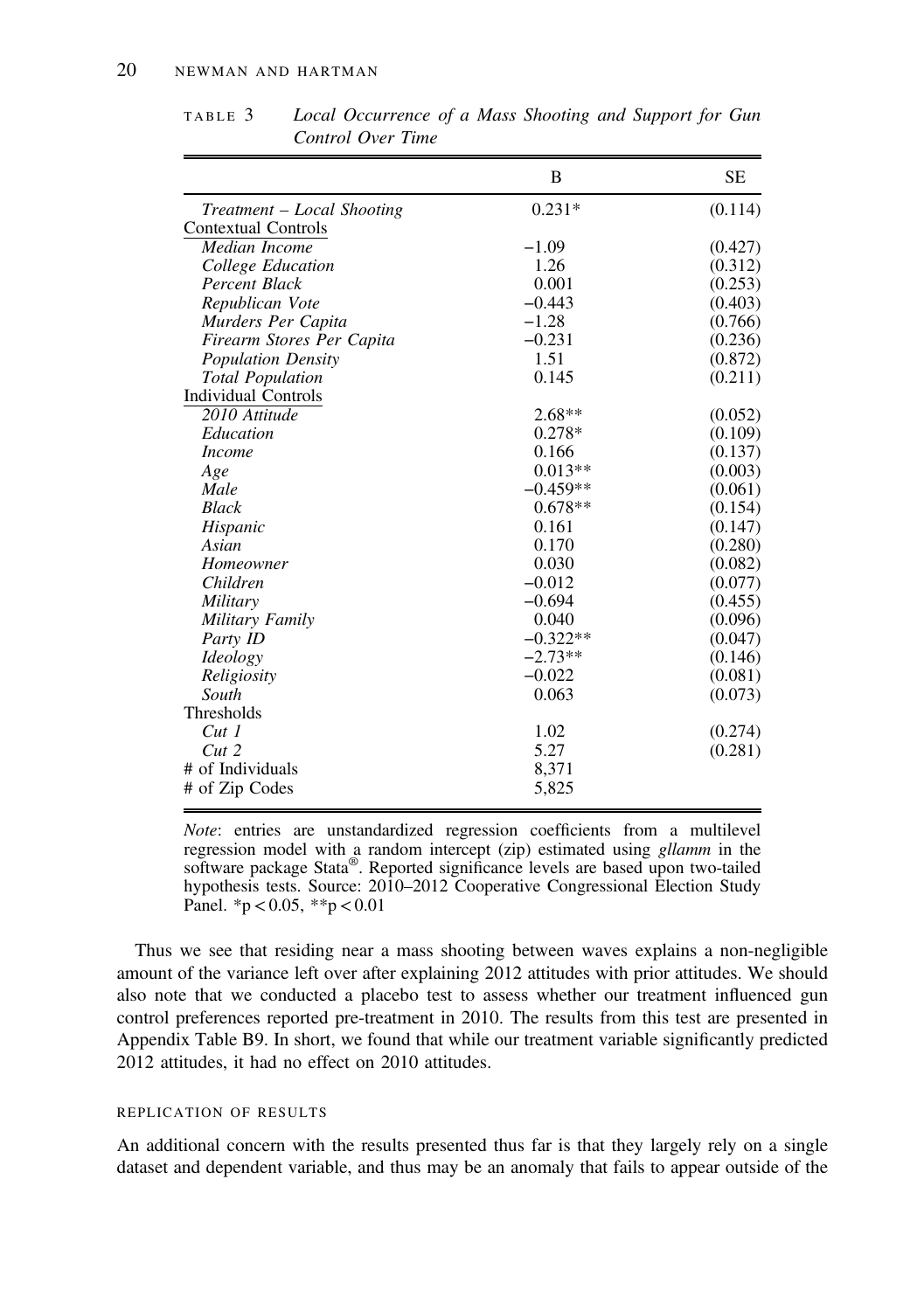2010 CCES. As a further test of the robustness of our findings, we sought to replicate our results using a separate national sample of adult Americans, as well as a distinct dependent variable. For this purpose, we draw on the 2010 Political Independents Survey ( $N = 3.500$ ) conducted by the Pew Research Center for the People  $\&$  the Press.<sup>81</sup> This survey contained nearly all the measures included in the CCES (except homeownership); thus we were able to perform a very clean replication test. The dependent variable for this analysis is a question asking respondents: 'What do you think is more important – to protect the right of Americans to own guns, OR to control gun ownership?' From this item, we constructed a dichotomous item coded  $(1)$  'Control gun ownership' [47.5 per cent] or  $(0)$  'Protect the right of Americans to own guns'  $[48.6$  per cent].<sup>82</sup> We present the results from our analysis in Table 4 and [Figure 3.](#page-15-0) For information about question wording and variable measurement, see Appendix A.

Beginning with Table 4, the results reveal that key effects observed with the 2010 CCES data replicate when focusing on a different measure of views on gun control, as well as an entirely different national sample. Interestingly, when looking at [Figure 3,](#page-15-0) we see that the size of the effects of proximity to a shooting are even more dramatic in the Pew data than in the CCES data when focusing on proximity to more than one mass shooting. Further, similar to what was found with the CCES data, we see that the estimated size of the effect of proximity to a mass shooting is (1) enhanced when focusing on events with more victims and (2) attenuated when focusing on events occurring further back in time (for full results, see Appendix Table B10). While not presented in [Figure 3](#page-15-0), there were no significant differences in the effect of proximity by partisanship (see Table B10), which provides additional evidence against the Partisan-Motivated Reasoning hypothesis. These results corroborate our initial findings and strongly suggest that our findings are not an artifact of any single dataset or dependent variable.

#### CONCLUSION

Former President Obama personally addressed the nation more than a dozen times following a major mass public shooting during his tenure in office. What was surprisingly absent from these speeches – at least prior to the 2012 Sandy Hook mass shooting, which appears to be a watershed moment (at least for the Obama Administration) – was the issue of guns as a causal factor for the rising gun violence. $83$ 

In fact, members of Congress from both political parties have been largely reticent on the issue, reluctant to pass legislation regulating firearms for fear that they lack sufficient public support to challenge powerful gun rights' groups. Nearing the end of his time in office, the former president's attitude appears to have shifted from one of political caution to outright indignation. Visibly frustrated by the spate of recent mass shootings, particularly the shooting at Umqua Community College in Roseburg, Oregon, which wounded seventeen people (nine fatally), Obama pleaded with news organizations to push the issue to the top of the agenda and publish statistics comparing deaths in the United States from terrorist attacks to those resulting from gun violence. Obama concluded: 'This is a political choice that we make to allow this to

 $81$  This data is available at the Pew Research Center ([http://www.people-press.org/2010/09/23/independents](http://www.people-press.org/2010�/�09/23/independents-oppose-party-in-power-again/)[oppose-party-in-power-again/\)](http://www.people-press.org/2010�/�09/23/independents-oppose-party-in-power-again/). This survey relied upon random digit dialing and was fielded between 25 August and 6 September. The AAPOR response rate (definition 3) was 16.5 per cent for landlines, and 11 per cent for cell phones. <sup>82</sup> Roughly 3.9 per cent of the sample said 'don't know' or refused to answer this question. <sup>83</sup> E.g., see Korte [2015.](#page-24-0)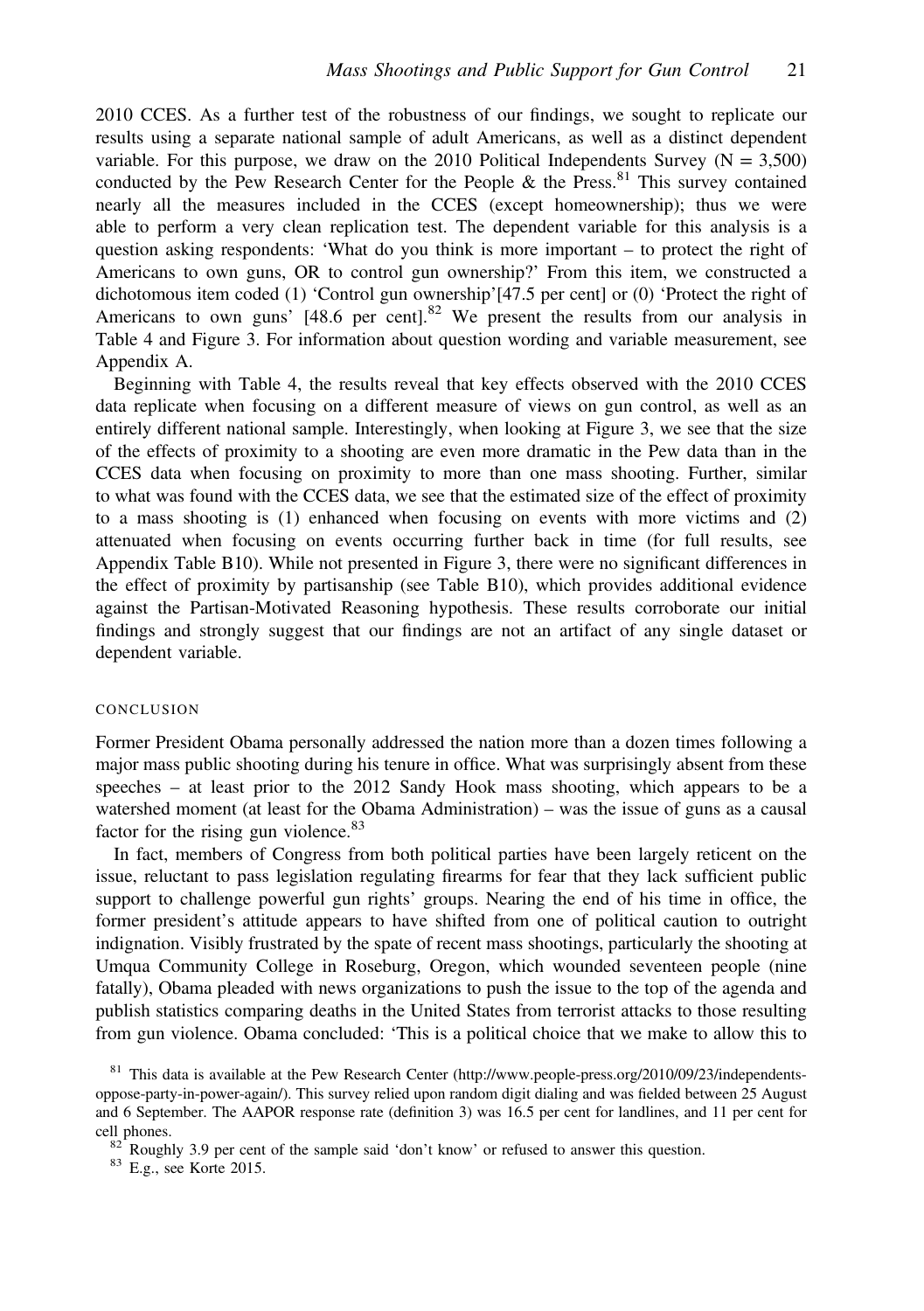## 22 NEWMAN AND HARTMAN

|                            | First nearest<br>shooting | Two nearest<br>shootings | Three nearest<br>shootings |
|----------------------------|---------------------------|--------------------------|----------------------------|
| Proximity to Shooting      | $0.630*$                  |                          |                            |
|                            | (0.274)                   |                          |                            |
| Avg. Proximity             |                           | $2.11*$<br>(0.988)       | $3.09*$<br>(1.30)          |
| <b>Contextual Controls</b> |                           |                          |                            |
| Median Income              | $1.45*$                   | $1.45*$                  | $1.41*$                    |
|                            | (0.577)                   | (0.579)                  | (0.579)                    |
| College Education          | 0.185                     | 0.187                    | 0.209                      |
|                            | (0.398)                   | (0.398)                  | (0.398)                    |
| <b>Percent Black</b>       | 0.159                     | 0.144                    | 0.126                      |
|                            | (0.346)                   | (0.347)                  | (0.347)                    |
| Republican Vote            | $-0.669^$                 | $-0.682^$                | $-0.6520$                  |
|                            | (0.376)                   | (0.377)                  | (0.376)                    |
| Murders Per Capita         | $-0.712$                  | $-0.708$                 | $-0.678$                   |
|                            | (0.555)                   | (0.555)                  | (0.553)                    |
| Gun Stores Per Capita      | 0.457                     | 0.533                    | 0.641                      |
|                            | (1.91)                    | (1.92)                   | (1.92)                     |
| <b>Population Density</b>  | $4.60**$                  | $4.60**$                 | $4.52**$                   |
|                            | (1.54)                    | (1.55)                   | (1.54)                     |
| <b>Total Population</b>    | $0.783*$                  | $0.793*$                 | $0.797*$                   |
|                            | (0.323)                   | (0.324)                  | (0.323)                    |
| Shootings in State         | $-0.006$                  | $-0.007$                 | $-0.009$                   |
|                            | (0.010)                   | (0.010)                  | (0.010)                    |
| <b>Individual Controls</b> |                           |                          |                            |
| Education                  | 0.232                     | 0.232                    | 0.232                      |
|                            | (0.194)                   | (0.194)                  | (0.194)                    |
| <b>Income</b>              | $-0.165$                  | $-0.166$                 | $-0.165$                   |
|                            | (0.172)                   | (0.173)                  | (0.172)                    |
| Age                        | $-0.000$                  | $-0.000$                 | $-0.000$                   |
|                            | (0.003)                   | (0.003)                  | (0.003)                    |
| Male                       | $-0.842***$               | $-0.842***$              | $-0.841***$                |
|                            | (0.099)                   | (0.100)                  | (0.099)                    |
| <b>Black</b>               | $0.328^{\wedge}$          | $0.330^$                 | $0.329^$                   |
|                            | (0.177)                   | (0.177)                  | (0.177)                    |
| Hispanic                   | $1.01***$                 | $1.01***$                | $1.01***$                  |
|                            | (0.183)                   | (0.183)                  | (0.183)                    |
| Asian                      | $1.11**$                  | $1.10**$                 | $1.11**$                   |
|                            | (0.374)                   | (0.374)                  | (0.373)                    |
| Children                   | 0.064                     | 0.065                    | 0.067                      |
|                            | (0.090)                   | (0.090)                  | (0.090)                    |
| Party ID                   | $-2.00***$                | $-2.00***$               | $-2.00***$                 |
|                            | (0.191)                   | (0.191)                  | (0.191)                    |
| <i>Ideology</i>            | $-1.45***$                | $-1.45***$               | $-1.45***$                 |
|                            | (0.221)                   | (0.221)                  | (0.221)                    |
| Religiosity                | $0.383**$                 | $0.386**$                | $0.386**$                  |
|                            | (0.148)                   | (0.148)                  | (0.148)                    |
| South                      | 0.104                     | 0.104                    | 0.101                      |
|                            | (0.113)                   | (0.113)                  | (0.113)                    |
| Constant                   | 0.743                     | $-0.716$                 | $-1.66$                    |
|                            | (0.387)                   | (0.948)                  | (1.24)                     |
| Likelihood Ratio Test      | 1.56                      | 1.65                     | 1.58                       |
| # of Individuals           | 3,156                     | 3,156                    | 3,156                      |
| # of zip codes             | 2,775                     | 2,775                    | 2,775                      |

TABLE 4 The Effect of Proximity to Mass ShootingsoOn Chosen Trade-Off Between Gun Rights vs. Gun Control

Note: entries are unstandardized regression coefficients from multilevel logistic regression models with random intercepts (zip) estimated using  $xtlogit$  in the software package Stata®. Reported significance levels are based upon two-tailed hypothesis tests. Source: September 2010 Political Independents Survey, Pew Research Center for the People & the Press.  $\gamma$  < 0.10, \*p < 0.05, \*\*p < 0.01, \*\*\*p < 0.001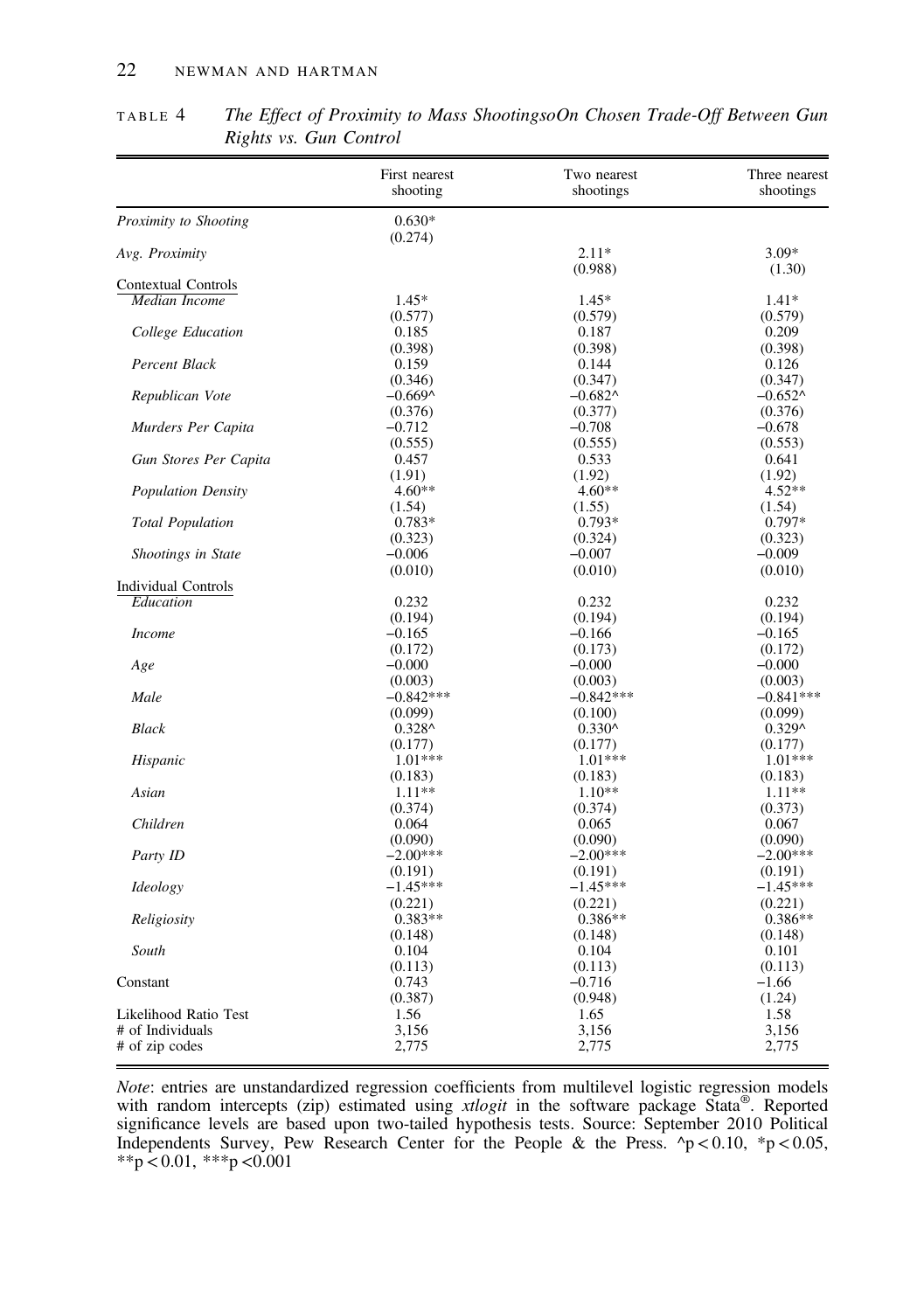happen every few months in America [...] if you think this is a problem, then you should expect your elected officials to reflect your views'.<sup>84</sup>

Indeed, our findings suggest that Americans – Democrats and Republicans alike – are responsive to tragic events like mass public shootings, albeit in a contextually dependent way. In contrast to claims made by vocal gun rights' advocates, we uncover evidence that citizens living near mass public shootings are more likely to prefer gun control. One unfortunate implication of our findings is that movement away from a permissive culture of gun rights towards majority support for strict gun regulations may rest upon the occurrence of *more* mass public shootings. To be sure, this implication places gun violence and gun control on par with policy-feedback loops observed in many other issue domains, such as environmental regulation, disaster preparedness and regulation of speculative trading – where the breaking of opinion inertia and status quo policy requires exogenous shocks that inflict pain on the nation.

Our findings also make several important contributions to the literature, and suggest important directions for future research. First, our research addresses a visible gap in the scholarly literature on the effects of mass shootings on public opinion. While there is currently a wide swath of descriptive analysis of aggregate polling data on gun legislation, there is a surprising dearth of individual-level research on the effects of mass shootings. Secondly, we provide empirical evidence of an important class of focusing events, characterized as intentional criminal acts designed to inflict mass casualties on random members of the public. Much of the extant public policy literature on focusing events concerns the effects of *unintentional* events such as natural disasters or environmental accidents on public opinion. Thirdly, we add to the literature on contextual effects by providing a strong empirical demonstration that Americans' preferences over gun control are responsive to proximate instances of egregious gun violence.

This contextual finding is important in light of recent work by Hopkins, $85$  who uncovered surprising non-responsiveness in Americans' policy attitudes to various policy-relevant factors operative in their environment. Indeed, while Hopkins finds that citizens' policy attitudes are not responsive to local pollution, income inequality or the presence of military bases, they are responsive to crime, unemployment and immigrant populations – stimuli reasoned by Hopkins to be threat laden and publicized by the mass media. Thus our findings add to these by showing an important instance of citizens' responsiveness to their surrounding environment. Finally, we stipulate a potential causal mechanism through which mass shootings may operate on gun control attitudes – namely, that these events heighten the perceived threat of gun violence, which in theory should induce greater scrutiny of policy-relevant information, increased sensitivity to risk and anxiety-reducing actions intended to mitigate the threat, among other things.

Future research should build upon our efforts by exploring the proposed causal mechanism relating to threat. More specifically, scholars could test whether exposure to nearby mass shootings heightens threat perceptions, thereby inducing anxiety. In addition, scholars could search for behavioral data linked to the gun policy domain. Of particular interest would be behavioral change resulting from residing near a mass shooting (akin to what scholars have observed in the wake of the 9/11 attacks). For example, we might expect individuals living near mass a shooting to seek out information related to the issue of gun control, discuss the issue among members of their social network, potentially shift their partisan loyalties and possibly contact their legislators to press for policy change (as is often the case for family members of those injured or killed in a mass shooting). Indeed, our findings present an important but

<sup>&</sup>lt;sup>84</sup> https://www.whitehouse.gov/the-press-offi[ce/2015/10/01/statement-president-shootings-umpqua-commu](https://www.whitehouse.gov/the-press-office/2015�/�10/01/statement-president-shootings-umpqua-community-college-roseburg-oregon)[nity-college-roseburg-oregon](https://www.whitehouse.gov/the-press-office/2015�/�10/01/statement-president-shootings-umpqua-community-college-roseburg-oregon).<br><sup>85</sup> Hopkins [2013](#page-24-0).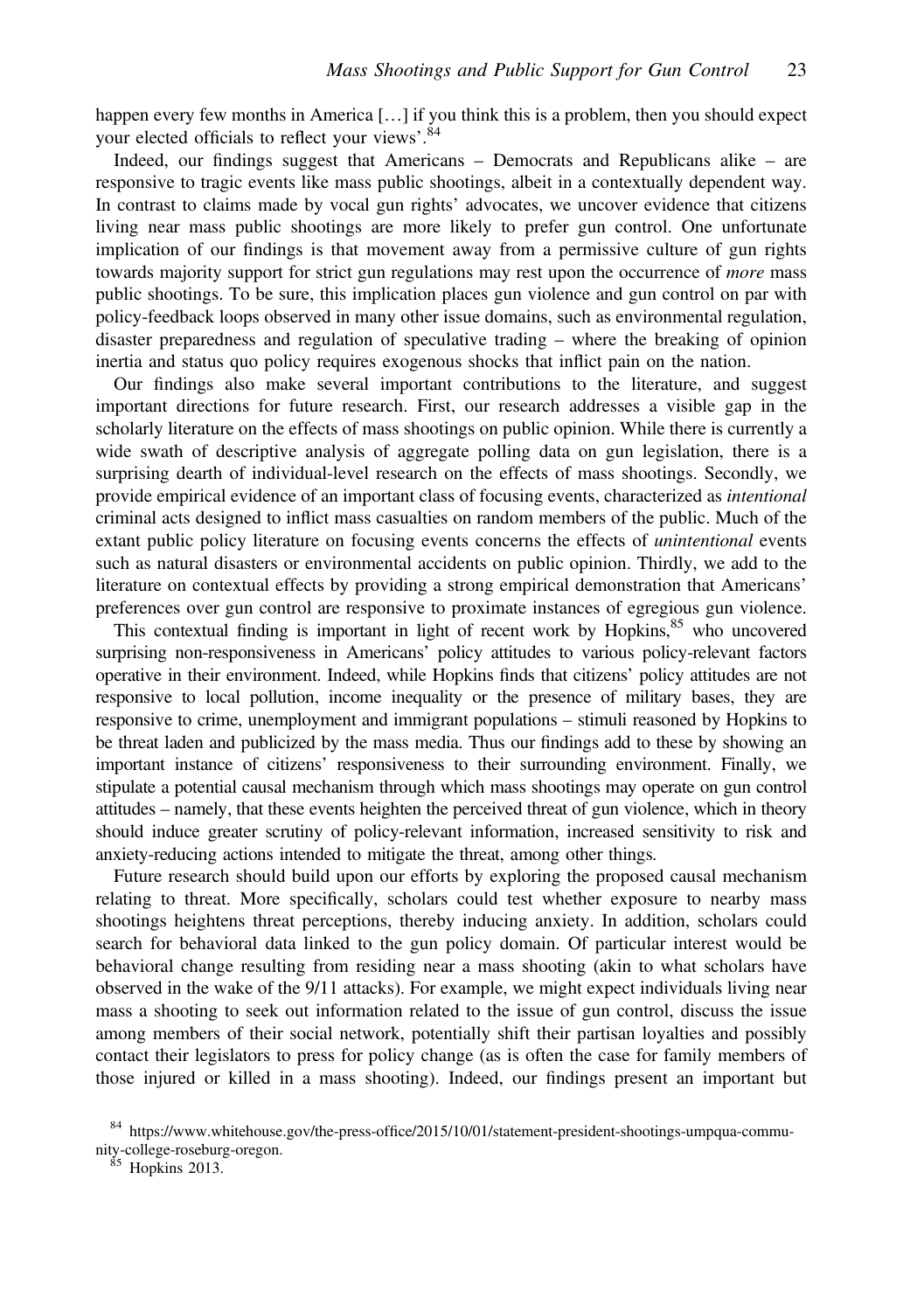<span id="page-23-0"></span>incomplete piece of a potential policy-feedback loop, as changes to public opinion may be insufficient to stimulate policy change without opinion changes translating into political action aimed at influencing policy. Thus an important step for future research in this area would be to assess the implications of our findings with respect to mass political behavior, as well as to assess whether the spatial pattern of shootings and opinion change we uncover corresponds to potential spatial variation in changes to local gun ordinances.

#### REFERENCES

- Altheide, David L. 2009. The Columbine Shootings and the Discourse of Fear. American Behavioral Scientist 52 (1):1354–70.
- Ansolebehere, Stephen. 2012. CCES Common Content 2010. Harvard Dataverse, V3. Available from hdl:1902.1/17705, accessed August 2015.
- Arceneaux, Kevin, Martin Johnson, and Chad Murphy. 2012. Polarized Political Communication, Oppositional Media Hostility, and Selective Exposure. Journal of Politics 74 (1):174–86.
- Atkeson, Lonna Rae, and Cherie D. Maestas. 2012. Catastrophic Politics: How Extraordinary Events Redefine Perceptions of Government. Cambridge: Cambridge University Press.
- Birkland, Thomas A. 1996. Natural Disasters as Focusing Events: Policy Communities and Political Response. International Journal of Mass Emergencies and Disasters 14 (2):221–43.
- ——. 1997. After Disaster: Agenda Setting, Public Policy, and Focusing Events. Washington, DC: Georgetown University Press.
- ——. 1998. Focusing Events, Mobilization, and Agenda Setting. Journal of Public Policy 18 (1):53–74.
- ——. 2006. Lessons of Disaster: Policy Change After Catastrophic Events. Washington, DC: Georgetown University Press.
- Bishop, Bradford H. 2014. Focusing Events and Public Opinion: Evidence from the Deepwater Horizon Disaster. Political Behavior 36 (1):1–22.
- Bjelopera, Jerome P., Erin Bagalman, Sarah W. Caldwell, Kristin M. Finklea, and Gail McCallion. 2013. Public Mass Shootings in the United States: Selected Implications for Federal Public Health and Safety Policy, R43004. Washington, DC: Congressional Research Service.
- Blair, J. Pete, and Katherine W. Schweit. 2014. A Study of Active Shooter Incidents, 2000 2013. Texas State University and Federal Bureau of Investigation, U.S. Department of Justice: Washington D.C.
- Cho, Wendy K. Tam, and James G. Gimpel. 2012. Geographic Information Systems and the Spatial Dimensions of American Politics. Annual Review of Political Science 15:443–60.
- Chyi, Hsiang Iris, and Maxwell McCombs. 2004. Media Salience and the Process of Framing: Coverage of the Columbine School Shootings. Journalism & Mass Communication Quarterly 81 (1):22–35.
- Cohen, Amy P., Deborah Azrael, and Matthew Miller. 2014. Rate of Mass Shootings Has Tripled Since 2011, Harvard Research Shows. Mother Jones, 15 October. Available from [http://www.mother](http://www.motherjones.com/politics/2014�/�10/mass-shootings-increasing-harvard-research) [jones.com/politics/2014/10/mass-shootings-increasing-harvard-research](http://www.motherjones.com/politics/2014�/�10/mass-shootings-increasing-harvard-research), accessed August 2015.
- Craighill, Peyton M., and Scott Clement. 2015. What Americans Blame Most for Mass Shootings (Hint: It's Not Gun Laws). Fix, 26 October. Available from [https://www.washingtonpost.com/news/the](https://www.washingtonpost.com/news/the-fix/wp/2015�/�10/26/gun-control-americans-overwhelmingly-blame-mental-health-failures-for-mass-shootings/)fi[x/wp/2015/10/26/gun-control-americans-overwhelmingly-blame-mental-health-failures-for-mass](https://www.washingtonpost.com/news/the-fix/wp/2015�/�10/26/gun-control-americans-overwhelmingly-blame-mental-health-failures-for-mass-shootings/)[shootings/](https://www.washingtonpost.com/news/the-fix/wp/2015�/�10/26/gun-control-americans-overwhelmingly-blame-mental-health-failures-for-mass-shootings/), accessed October 2015.
- Cramer, Clayton E. 2006. Armed America: The Remarkable Story of How and Why Guns Became as American as Apple Pie. Nashville, TN: Thomas Nelson.
- Dijksterhuis, Ap, and Henk Aarts. 2003. On Wildebeests and Humans: The Preferential Detection of Negative Stimuli. Psychological Science 14 (1):14–18.
- Doherty, Carroll. 2015. A Public Opinion Trend that Matters: Priorities for Gun Policy. Fact Tank, 9 January. Available from [http://www.pewresearch.org/fact-tank/2015/01/09/a-public-opinion](http://www.pewresearch.org/fact-tank/2015�/�01/09/a-public-opinion-trend-that-matters-priorities-for-gun-policy/)[trend-that-matters-priorities-for-gun-policy/,](http://www.pewresearch.org/fact-tank/2015�/�01/09/a-public-opinion-trend-that-matters-priorities-for-gun-policy/) accessed August 2015.
- Dutton, Donald G., Katherine R. White, and Dan Fogarty. 2013. Paranoid Thinking in Mass Shooters. Aggression and Violent Behavior 18 (5):548–53.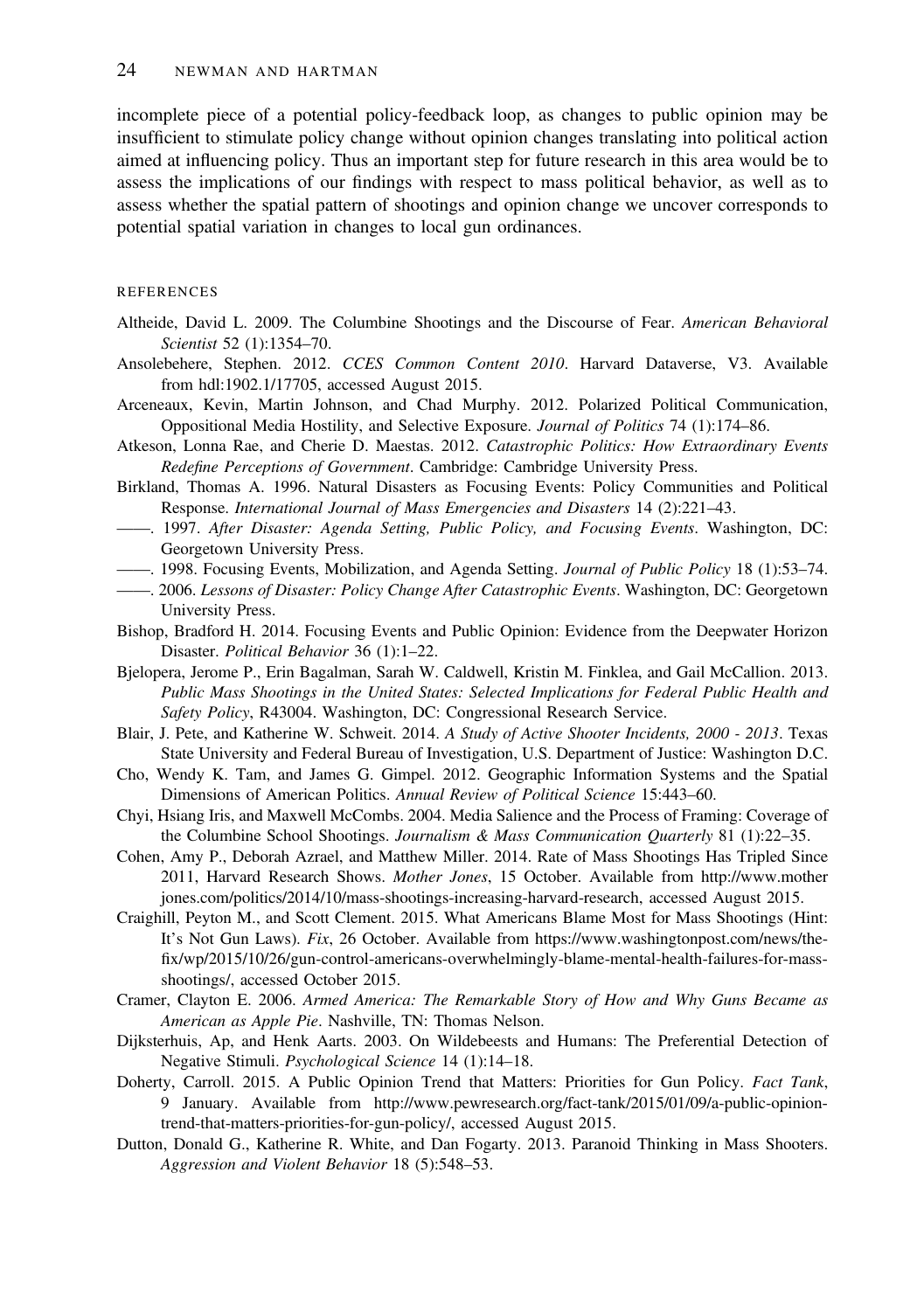- <span id="page-24-0"></span>Enos, Ryan D. 2016. What the Demolition of Public Housing Teaches Us About the Impact of Racial Threat on Political Behavior. American Journal of Political Science 60 (1):123–42.
- Enten, Harry. 2015. The Massacre In Charleston Is Unlikely to Lead to Gun Control Legislation. FiveThirtyEight, 19 June. Available from http://fi[vethirtyeight.com/datalab/the-massacre-in](http://fivethirtyeight.com/datalab/the-massacre-in-charleston-is-unlikely-to-lead-to-gun-control-legislation/)[charleston-is-unlikely-to-lead-to-gun-control-legislation/,](http://fivethirtyeight.com/datalab/the-massacre-in-charleston-is-unlikely-to-lead-to-gun-control-legislation/) accessed August 2015.
- Freedy, John R., Michael E. Saladin, Dean G. Kilpatrick, Heidi S. Resnick, and Benjamin E. Saunders. 1994. Understanding Acute Psychological Distress Following Natural Disaster. Journal of Traumatic Stress 7 (2):257–73.
- Ghose, Tia. 2012. The Psychology of Mass Shootings. Live Science, 19 December. [http://www.](http://www.livescience.com/25666-mass-shooting-psychology.html) [livescience.com/25666-mass-shooting-psychology.html](http://www.livescience.com/25666-mass-shooting-psychology.html), accessed August 2015.
- Graber, Dorris A., and Johanna Dunaway. 2014. Mass Media and American Politics, 9th Edition. Thousand Oaks, CA: Sage.
- Haider-Markel, Donald P., and Mark R. Joslyn. 2001. Gun Policy, Opinion, Tragedy, and Blame Attribution: The Conditional Influence of Issue Frames. Journal of Politics 63 (2):520–43.
- Hofstadter, Richard. 1970. America as a Gun Culture. American Heritage 21 (6). Available from [http://](http://www.americanheritage.com/content/america-gun-culture) [www.americanheritage.com/content/america-gun-culture](http://www.americanheritage.com/content/america-gun-culture), accessed August 2015.
- Hopkins, Daniel J. 2010. Politicized Places: Explaining Where and When Immigrants Provoke Local Opposition. American Political Science Review 104 (1):40–60.
- ——. 2013. Misplaced: The Limits of Contextual Influence on Americans' Policy Attitudes. Presented at the Annual Meeting of the American Political Science Association, Chicago, IL.
- Huddy, Leonie, and Stanley Feldman. 2006. Worlds Apart: Blacks and Whites React to Hurricane Katrina. Du Bois Review 3 (1):97–113.
- ——. 2011. Americans Respond Politically to 9/11: Understanding the Impact of the Terrorist Attacks and Their Aftermath. American Psychologist 66 (6):455–67.
- Huddy, Leonie, Stanley Feldman, Charles Taber, and Gallya Lahav. 2005. Threat, Anxiety, and Support of Antiterrorism Policies. American Journal of Political Science 49 (3):593–608.
- Huddy, Leonie, Stanley Feldman, and Christopher Weber. 2007. The Political Consequences of Perceived Threat and Felt Insecurity. Annals of the American Academy of Political and Social Science 614 (1):131–53.
- Huddy, Leonie, Stanley Feldman, and Erin Cassese. 2007. On the Distinct Political Effects of Anxiety and Anger. In The Affect Effect, edited by W. Russell Neuman, George E. Marcus, Ann N. Crigler and Michael MacKuen, 202–30. Chicago: University of Chicago Press.
- Huddy, Leonie, Stanley Feldman, Theresa Capelos, and Colin Provost. 2002. The Consequences of Terrorism: Disentangling the Effects of Personal and National Threat. *Political Psychology* 23 (3):485–509.
- Jacobson, Gary C. 2007. A Divider, Not a Uniter: George W. Bush and the American People. New York: Pearson/Longman.
- Jaslow, Ryan. 2013. Violent Video Games and Mass Violence: A Complex Link. CBS News, 18 February. Available from [http://www.cbsnews.com/news/violent-video-games-and-mass-violence-a-complex](http://www.cbsnews.com/news/violent-video-games-and-mass-violence-a-complex-link/)[link/,](http://www.cbsnews.com/news/violent-video-games-and-mass-violence-a-complex-link/) accessed August 2015.
- Joslyn, Mark R., and Donald P. Haider-Markel. 2013. The Politics of Causes: Mass Shootings and the Cases of the Virginia Tech and Tucson Tragedies. Social Sciences Quarterly 94 (2):410–23.
- Kam, Cindy D., and Donald R. Kinder. 2007. Terror and Ethnocentrism: Foundations of American Support for the War on Terrorism. Journal of Politics 69 (2):320-38.
- Kellerman, Gabriella Rosen. 2012. Diagnosing Adam Lanza. Atlantic, 16 December. Available from [http://](http://www.theatlantic.�com/health/archive/2012�/�12/diagnosing-adam-lanza/266322/) [www.theatlantic.com/health/archive/2012/12/diagnosing-adam-lanza/266322/](http://www.theatlantic.�com/health/archive/2012�/�12/diagnosing-adam-lanza/266322/), accessed August 2015.
- Kingdon, John W. 1984. Agendas, Alternatives and Public Policies. Boston, MA: Little Brown.
- Kissner, Jason. 2016. Are Active Shootings Temporally Contagious? An Empirical Assessment. Journal of Police and Criminal Psychology 31 (1):48–58.
- Korte, Gregory. 2015. 11 Mass Shootings, 11 Speeches: How Obama Has Responded. USA Today, 2 October. Available from [http://www.usatoday.com/story/news/politics/2015/10/02/11-mass](http://www.usatoday.com/story/news/politics/2015�/�10/02�/�11-mass-shootings-11-speeches-how-obama-has-responded/73177526/)[shootings-11-speeches-how-obama-has-responded/73177526/,](http://www.usatoday.com/story/news/politics/2015�/�10/02�/�11-mass-shootings-11-speeches-how-obama-has-responded/73177526/) accessed October 2015.
- Krouse, William J., and Daniel J. Richardson. 2015. Mass Murder with Firearms: Incidents and Victims, 1999–2013, R44126. Washington, DC: Congressional Research Service.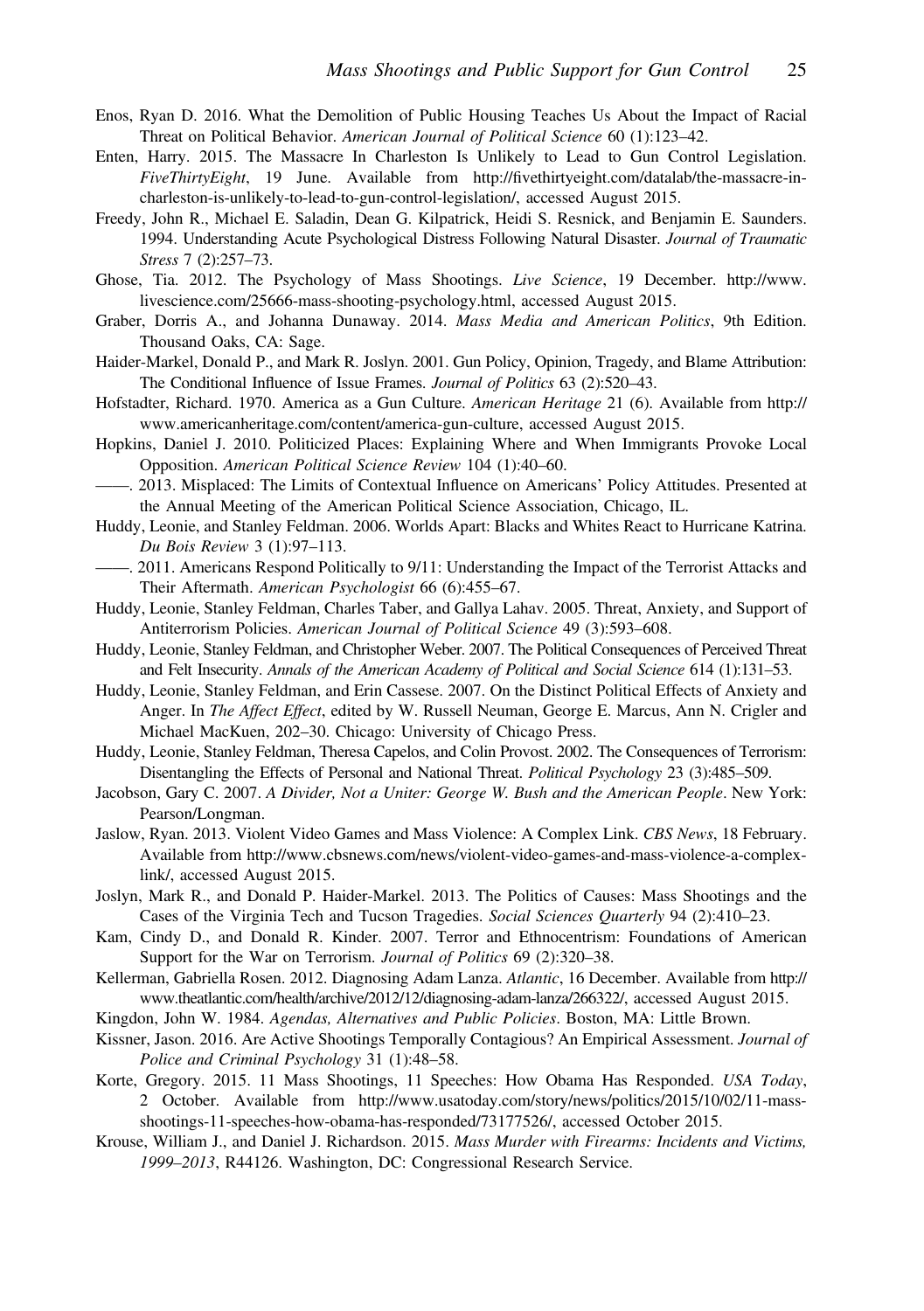<span id="page-25-0"></span>Kunda, Ziva. 1990. The Case for Motivated Reasoning. Psychological Bulletin 108 (3):480–98.

- Langman, Peter. 2009. Rampage School Shooters: A Typology. Aggression and Violent Behavior 14 (1): 79–86.
- Lankford, Adam. 2016. Are America's Public Mass Shooters Unique? A Comparative Analysis of Offenders in the United States and Other Countries. International Journal of Comparative and Applied Criminal Justice 40 (2):171–83.
- Lankford, Adam, and Nayab Hakim. 2011. From Columbine to Palestine: A Comparative Analysis of Rampage Shooters in the United States and Volunteer Suicide Bombers in the Middle East. Aggression and Violent Behavior 16 (2):98–107.
- Lawrence, Regina G., and Thomas A. Birkland. 2004. Guns, Hollywood, and School Safety: Defining the School-Shooting Problem Across Public Arenas. Social Science Quarterly 85 (5):1193-207.
- Lodge, Milton, and Charles Taber. 2000. Three Steps Toward a Theory of Motivated Political Reasoning. In Elements of Reason: Cognition, Choice, and the Bounds of Rationality, edited by Arthur Lupia, Mathew D. McCubbins and Samuel L. Popkin, 183–213. Cambridge: Cambridge University Press.
- Maguire, Brendan, Georgie Ann Weatherby, and Richard A. Mathers. 2002. Network News Coverage of School Shootings. Social Science Journal 39 (3):465-70.
- Marcus, George E., W. Russell Neuman, and Michael MacKuen. 2000. Affective Intelligence and Political Judgment. Chicago: University of Chicago Press.
- Margalit, Yotam. 2013. Explaining Social Policy Preferences: Evidence from the Great Recession. American Political Science Review 107 (1):80–103.
- May, Reuben A. Buford. 2000. Race Talk and Local Collective Memory Among African American Men in a Neighborhood Tavern. Qualitative Sociology 23 (2):201–14.
- McGinty, Emma E., Daniel W. Webster, and Colleen L. Barry. 2013. Effects of News Media Messages about Mass Shootings on Attitudes Toward Persons with Serious Mental Illness and Public Support for Gun Control Policies. American Journal of Psychiatry 170 (5):494–501.
- Melzer, Scott. 2009. Gun Crusaders: The NRA's Culture War. New York: New York University Press.
- Merolla, Jennifer L., and Elizabeth J. Zechmeister. 2009. Democracy at Risk: How Terrorist Threats Affect the Public. Chicago: University of Chicago Press.
- Muschert, Glenn W. 2009. Frame-Changing in the Media Coverage of a School Shooting: The Rise of Columbine as a National Concern. Social Science Journal 46 (1):164–70.
- Muschert, Glenn W., and Dawn Carr. 2006. Media Salience and Frame Changing Across Events: Coverage of Nine School Shootings, 1997–2001. Journalism and Mass Communication Quarterly 83 (4):747–66.
- Newman, Benjamin J. 2015. A Crisis in Context Local Conditions, National Events, and Economic Policy Mood. American Politics Research 43 (6):1041–73.
- Newman, Benjamin J., Hartman, Todd K, 2017. "Replication Data for: Mass Shootings and Public Support for Gun Control", https://dx.doi.org/doi:10.7910/DVN/LL6UTV, Harvard Dataverse, V1, UNF:6:  $yiwg344pSa0 + HjAcW0De4A ==$ .
- Pew Research Center. 2012. Wide Partisan Gap Exists Over Gun Control. Fact Tank, 31 December. Available from [http://www.pewresearch.org/daily-number/wide-partisan-gap-exists-over-gun](http://www.pewresearch.org/daily-number/wide-partisan-gap-exists-over-gun-control-3/)[control-3/,](http://www.pewresearch.org/daily-number/wide-partisan-gap-exists-over-gun-control-3/) accessed August 2015.
- Pierson, Paul. 1993. When Effect Becomes Cause: Policy Feedback and Political Change. World Politics 45:595–628.
- PublicMind, Poll. 2015. Republicans Advocate for More Guns to Reduce Mass Shootings and Cite Terrorism as the Bigger Threat; Democrats Point to Regulation as the Best Way to Reduce Gun Violence, 20 October. Available from [http://view2.fdu.edu/publicmind/2015/151020/,](http://view2.fdu.edu/publicmind/2015�/�151020/) accessed October 2015.
- Rogers, Jonathan. 2014. A Communotropic Theory of Economic Voting. Electoral Studies 36:107–16.
- Schaffner, Brian, and Stephen Ansolabehere. 2015. 2010–2014 Cooperative Congressional Election Study Panel Survey. Harvard Dataverse, V3, Available from doi: 10.7910/DVN/TOE8I1, accessed August 2015.
- Schlenger, William E., Juesta M. Caddell, Lori Ebert, B. Kathleen Jordan, Kathryn M. Rourke, David Wilson, Lisa Thalji, J. Michael Dennis, John A. Fairbank, and Richard A. Kulka. 2002. Psychological